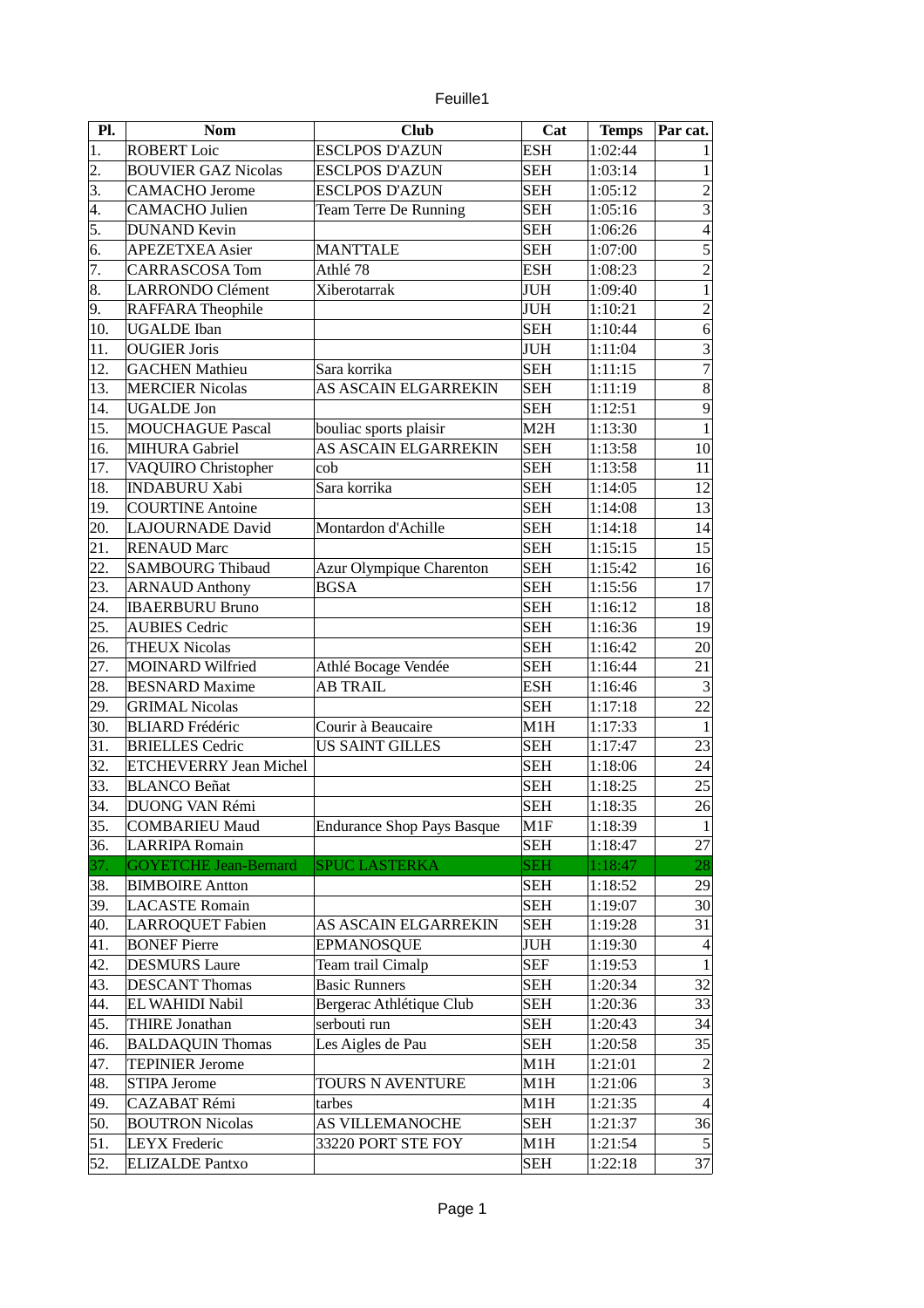| euille |  |
|--------|--|
|        |  |
|        |  |

| 53.  | <b>ESPINASSOU Julien</b>                 | 64500 CIBOURE                 | <b>SEH</b>       | 1:22:29 | 38               |
|------|------------------------------------------|-------------------------------|------------------|---------|------------------|
| 54.  | <b>COUTURIER Antoine</b>                 | <b>ENTENTE POITIERS ATHLE</b> | <b>SEH</b>       | 1:22:31 | 39               |
| 55.  | <b>BOURGOIN Mixel</b>                    | <b>SPUC LASTERKA</b>          | M2H              | 1:22:37 |                  |
| 56.  | <b>HARISPE Jonathan</b>                  |                               | <b>SEH</b>       | 1:22:44 | 40               |
| 57.  | <b>CARRICABURU Henri</b>                 |                               | M3H              | 1:22:47 | $\mathbf{1}$     |
| 58.  | <b>LASTES Dominique</b>                  |                               | M2H              | 1:22:54 | 3                |
| 59.  | <b>CATHERINE José</b>                    | bouliac sports plaisir        | M2H              | 1:23:12 | $\overline{4}$   |
| 60.  | <b>ORONOZ Mattin</b>                     | Sara korrika                  | <b>SEH</b>       | 1:23:17 | 41               |
| 61.  | <b>MAISON BLANCHE Benoit</b>             |                               | <b>SEH</b>       | 1:23:18 | 42               |
| 62.  | <b>LE NARVOR Loic</b>                    | US METRO TRANSPORT            | <b>SEH</b>       | 1:23:20 | 43               |
| 63.  | <b>BETAT Cyril</b>                       |                               | <b>SEH</b>       | 1:23:26 | 44               |
| 64.  | <b>LAJUS Fabrice</b>                     | LES COUREURS DU VIC-BILIM1H   |                  | 1:23:30 | 6                |
| 65.  | <b>CARON Jean-Christophe</b>             | Leguevin                      | M2H              | 1:23:32 |                  |
| 66.  | <b>ONGARETTI Xan</b>                     | 64122 URRUGNE                 | JUH              | 1:23:34 | $\frac{5}{5}$    |
| 67.  | <b>IRASTORZA Pierre</b>                  | AS ASCAIN ELGARREKIN          | <b>SEH</b>       | 1:23:39 | 45               |
| 68.  | <b>JENNY Louis</b>                       |                               | <b>SEH</b>       | 1:23:39 | 46               |
| 69.  | <b>SENAC Romain</b>                      | Les coureurs du Soubestre     | <b>SEH</b>       | 1:23:48 | 47               |
| 70.  | PAILLASSE Michael                        |                               | <b>SEH</b>       | 1:23:57 | 48               |
| 71.  | <b>FAURE Michael</b>                     | Blanquefort                   | M1H              | 1:23:58 | $\overline{7}$   |
| 72.  | <b>DAUMAS Sébastien</b>                  |                               | M1H              | 1:24:01 | $\, 8$           |
| 73.  | <b>GUERQUIN Benjamin</b>                 |                               | M1H              | 1:24:01 | $\overline{9}$   |
| 74.  | <b>IRAZOKI Juan Luis</b>                 | <b>MANTTALE</b>               | M1H              | 1:24:04 | 10               |
| 75.  | PIC Jerome                               |                               | M <sub>1</sub> H | 1:24:06 | 11               |
| 76.  | <b>ETCHEGARAY Claude</b>                 | team usotegia                 | M <sub>2</sub> H | 1:24:11 | $\,6\,$          |
| 77.  | MOUTINHO DE CARVALH 64500 ST JEAN DE LUZ |                               | M2H              | 1:24:24 | $\overline{7}$   |
| 78.  | <b>BOUSQUET Gael</b>                     | Coureurs du soubestre         | <b>SEH</b>       | 1:24:29 | 49               |
| 79.  | <b>ARAMENDI Ramuntxo</b>                 | Hellfest crew                 | M1H              | 1:24:48 | 12               |
| 80.  | <b>DUVIGNEAU Jerome</b>                  | Team py runners               | M1H              | 1:24:53 | 13               |
| 81.  | <b>GARATE Matthieu</b>                   | AS ASCAIN ELGARREKIN          | JUH              | 1:24:57 | 6                |
| 82.  | <b>LAVIGNE Clement</b>                   | AS ASCAIN ELGARREKIN          | <b>SEH</b>       | 1:25:04 | 50               |
| 83.  | <b>BOUTIN Benjamin</b>                   |                               | <b>SEH</b>       | 1:25:08 | 51               |
| 84.  | <b>HUCHETTE David</b>                    | <b>US Marquette</b>           | M1H              | 1:25:27 | 14               |
| 85.  | <b>GERARD Kévin</b>                      |                               | <b>SEH</b>       | 1:25:50 | 52               |
| 86.  | <b>LACOUR Bruno</b>                      | Les Gamelles Galères          | M2H              | 1:26:21 | $\boldsymbol{8}$ |
| 87.  | ZUMTANGWALD Frédéric                     | Aix Athlé Provence            | <b>SEH</b>       | 1:26:21 | $\overline{53}$  |
| 88.  | <b>BONARDI</b> Vincent                   |                               | <b>SEH</b>       | 1:26:24 | 54               |
| 89.  | <b>SALLABERRY Arnaud</b>                 | <b>BESTRAINING</b>            | <b>SEH</b>       | 1:26:35 | 55               |
| 90.  | <b>HUE Amaury</b>                        |                               | ESH              | 1:26:37 | $\vert$          |
| 91.  | <b>SCHAFER Ludovic</b>                   | <b>CROCOS</b>                 | M1H              | 1:26:44 | 15               |
| 92.  | <b>DEMARCQ Yoan</b>                      | AS ASCAIN ELGARREKIN          | <b>SEH</b>       | 1:26:51 | 56               |
| 93.  | <b>VANLIEFERINGHEN Olivier</b>           |                               | <b>SEH</b>       | 1:26:57 | 57               |
| 94.  | DEDOYARD François                        |                               | M1H              | 1:27:03 | 16               |
| 95.  | <b>MORAIS Cédric</b>                     | Ufolep 82                     | M1H              | 1:27:16 | $17\,$           |
| 96.  | <b>WATTEBLED Alexis</b>                  | <b>US METRO TRANSPORT</b>     | ESH              | 1:27:38 | 5                |
| 97.  | <b>JORAJURIA</b> Andoni                  | AS ASCAIN ELGARREKIN          | SEH              | 1:27:49 | 58               |
| 98.  | <b>ARAMBURU Jclaude</b>                  | <b>Best Training</b>          | M1H              | 1:27:54 | 18               |
| 99.  | POISBLAUD Yoann                          | <b>AB TRAIL</b>               | <b>SEH</b>       | 1:28:11 | 59               |
| 100. | LAVENUE Philippe                         | 75009 PARIS                   | M1H              | 1:28:14 | 19               |
| 101. | <b>GARAT Bastien</b>                     |                               | <b>SEH</b>       | 1:28:28 | 60               |
| 102. | <b>SAINT-MACARY Baptiste</b>             | Azkaine                       | <b>SEH</b>       | 1:28:36 | 61               |
| 103. | <b>COGNAUD Antoine</b>                   | AS ASCAIN ELGARREKIN          | <b>SEH</b>       | 1:28:36 | 62               |
| 104. | COSTE Bruno                              |                               | M2H              | 1:28:44 | 9                |
| 105. |                                          | as muret                      |                  |         | 10 <sup>1</sup>  |
|      | <b>CENDERENT Michel</b>                  | AS ASCAIN ELGARREKIN          | M2H              | 1:29:00 |                  |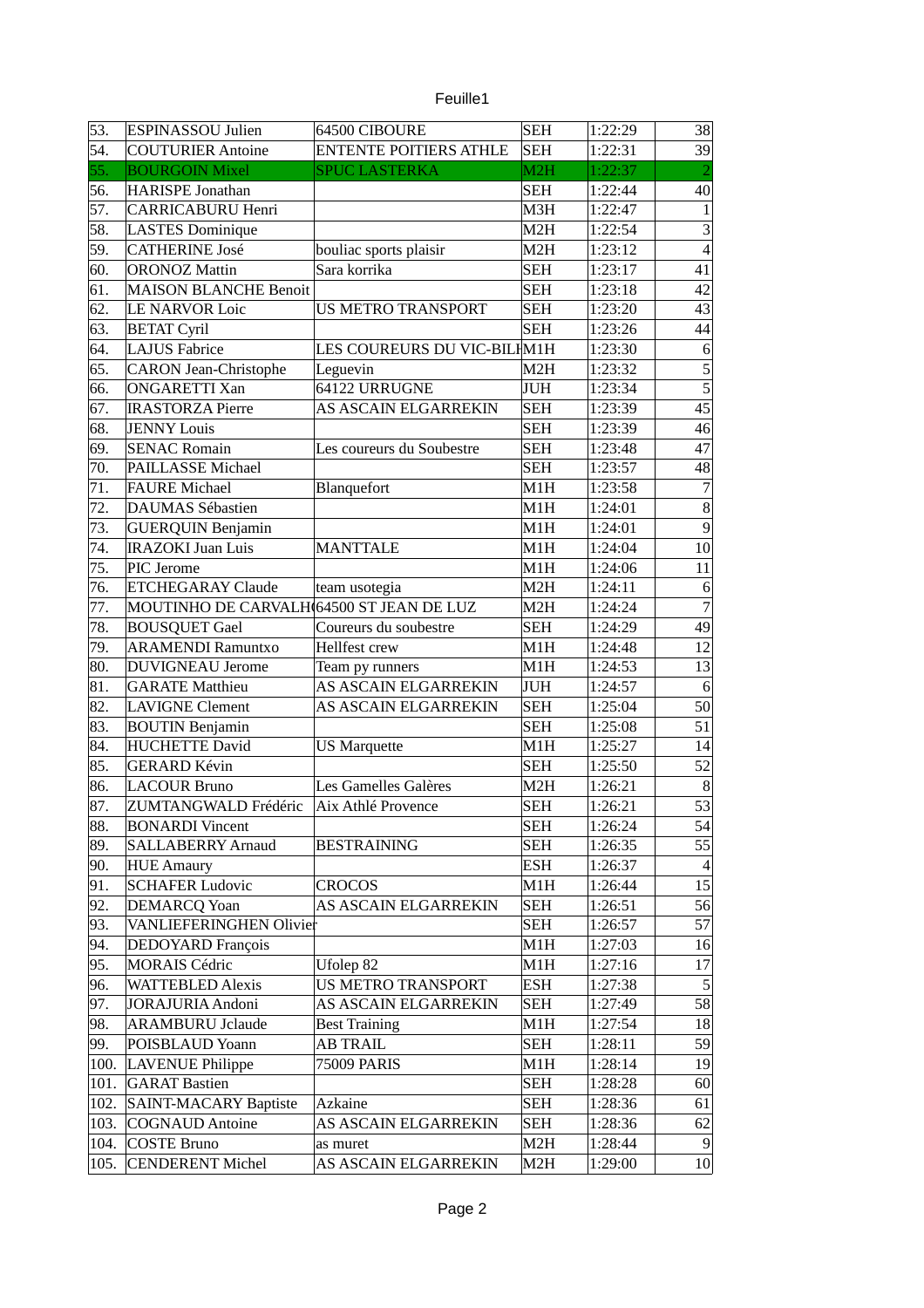| euille |  |
|--------|--|
|        |  |
|        |  |

| 106. | MACHICOTE Romain              |                               | <b>SEH</b> | 1:29:16 | 63              |
|------|-------------------------------|-------------------------------|------------|---------|-----------------|
| 107. | JIMENEZ Emmanuel              | Hiru Kirol Hendaia            | M1H        | 1:29:16 | 20              |
| 108. | COMAT Andoni                  | <b>US Cenon</b>               | <b>SEH</b> | 1:29:17 | 64              |
| 109. | <b>COLOMBAN Denis</b>         |                               | M3H        | 1:29:20 | $\overline{2}$  |
| 110. | <b>ARMENDARIZ Alain</b>       |                               | M1H        | 1:29:28 | 21              |
| 111. | <b>MOULIN Xavier</b>          |                               | M1H        | 1:29:28 | 22              |
| 112. | <b>SANCHEZ Cedric</b>         | Sara korrika                  | <b>SEH</b> | 1:29:35 | 65              |
| 113. | <b>LAVIGNE Pierre</b>         |                               | <b>SEH</b> | 1:29:42 | 66              |
| 114. | TIPI Tom                      |                               | <b>ESH</b> | 1:29:51 | 6               |
| 115. | <b>RAVIGNON Axel</b>          | Club Olympique Bayonnais      | <b>SEH</b> | 1:29:57 | 67              |
| 116. | <b>IRASTORZA Charles</b>      |                               | <b>SEH</b> | 1:30:00 | 68              |
| 117. | LORTIE Herve                  | <b>LES BISONS</b>             | M1H        | 1:30:03 | 23              |
| 118. | MILLE Stephane                |                               | M1H        | 1:30:06 | 24              |
| 119. | <b>GOSSELIN Fernand</b>       |                               | M2H        | 1:30:07 | 11              |
|      |                               |                               |            |         |                 |
| 120. | GOYTINO Henri                 |                               | M2H        | 1:30:08 | 12              |
| 121. | LARRONDE Amaia                |                               | <b>SEF</b> | 1:30:09 | $\overline{2}$  |
| 122. | <b>ROCHETTE Frederick</b>     | <b>Xrun</b>                   | M1H        | 1:30:15 | 25              |
| 123. | PARRAT Jean Christophe        |                               | M1H        | 1:30:23 | 26              |
| 124. | <b>GALLOUEDEC Florent</b>     | EQUIP CLUB MADININA           | <b>SEH</b> | 1:30:24 | 69              |
| 125. | <b>SCHUTZ Guilaume</b>        |                               | M1H        | 1:30:49 | 27              |
| 126. | <b>MARCE Fabien</b>           | <b>ESPERANCE CHARTRES DE</b>  | M1H        | 1:30:54 | 28              |
| 127. | <b>AMESTOY Frederic</b>       | AS ASCAIN ELGARREKIN          | M1H        | 1:30:56 | 29              |
| 128. | HIRIBARREN Fabrice            |                               | <b>SEH</b> | 1:30:57 | 70              |
| 129. | COIFFARD Christophe           |                               | M1H        | 1:31:03 | 30              |
| 130. | <b>RECHE Ludovic</b>          | <b>ACBB TRIATHLON</b>         | M1H        | 1:31:07 | 31              |
| 131. | <b>DIBOINE</b> Aurélien       |                               | <b>SEH</b> | 1:31:14 | 71              |
| 132. | HUITOREL Tanguy               |                               | <b>SEH</b> | 1:31:27 | 72              |
| 133. | <b>VERGEZ Pierre Emmanuel</b> |                               | M1H        | 1:31:34 | 32              |
| 134. | COLIN Jérôme                  | urkirolak triathlon           | <b>SEH</b> | 1:31:38 | 73              |
| 135. | <b>SANSON Karine</b>          | bouliac sports plaisir        | M1F        | 1:31:40 | $\overline{2}$  |
| 136. | LAGREOU Paul                  | urban runners dax             | <b>SEH</b> | 1:31:52 | 74              |
| 137. | <b>CAPREDON Julien</b>        |                               | <b>SEH</b> | 1:32:02 | 75              |
| 138. | <b>PARMENTIER Adeline</b>     |                               | <b>SEF</b> | 1:32:02 | $\overline{3}$  |
| 139. | <b>CARLIER Franck</b>         |                               | M1H        | 1:32:07 | 33              |
| 140. | <b>MERCIER Jean-Pascal</b>    | <b>AS ASCAIN ELGARREKIN</b>   | M3H        | 1:32:12 | $\overline{3}$  |
| 141. | <b>GERMAIN Guillaume</b>      |                               | M1H        | 1:32:32 | 34              |
| 142. | <b>DUPAQUIER Jean Yves</b>    |                               | M2H        | 1:32:33 | 13              |
| 143. | CAPENDEGUY Julien             |                               | <b>SEH</b> | 1:32:37 | 76              |
| 144. | <b>MICHEAU Cindy</b>          | Jogging NARBONNE MontplaisSEF |            | 1:32:54 | $\overline{4}$  |
| 145. | <b>PROUFF Philippe</b>        | 69004 LYON                    | <b>SEH</b> | 1:32:56 | 77              |
| 146. | <b>OUGIER Xavier</b>          |                               | M1H        | 1:33:12 | 35              |
| 147. | <b>PONGIER Charles</b>        |                               | M3H        | 1:33:27 | $\vert 4 \vert$ |
| 148. | <b>SCHOENDORF Nicolas</b>     | 64310 ASCAIN                  | <b>SEH</b> | 1:33:39 | 78              |
|      | 149. LE HIR Erwan             |                               |            |         | 14              |
|      |                               |                               | M2H        | 1:33:45 |                 |
| 150. | <b>RENAUDET Anthony</b>       |                               | M1H        | 1:34:10 | 36              |
| 151. | <b>GUILBOT Maryne</b>         | <b>EPA 86</b>                 | <b>ESF</b> | 1:34:10 | $\vert$ 1       |
| 152. | <b>ARLAUT Stéphane</b>        |                               | M1H        | 1:34:10 | 37              |
| 153. | LEHAGUEZ Laurent              | albs                          | M2H        | 1:34:12 | 15              |
| 154. | <b>SEURAT Peggy</b>           | 21800 QUETIGNY                | <b>SEF</b> | 1:34:13 | $\overline{5}$  |
| 155. | <b>BOUZEREAU Gregoire</b>     |                               | M1H        | 1:34:19 | 38              |
| 156. | JEGO Yann                     | 64100 BAYONNE                 | <b>SEH</b> | 1:34:20 | 79              |
| 157. | ***** DOSSARD INCONNU         |                               |            | 1:34:20 |                 |
| 158. | <b>BOLAND Sancos</b>          |                               | <b>SEH</b> | 1:34:22 | 80              |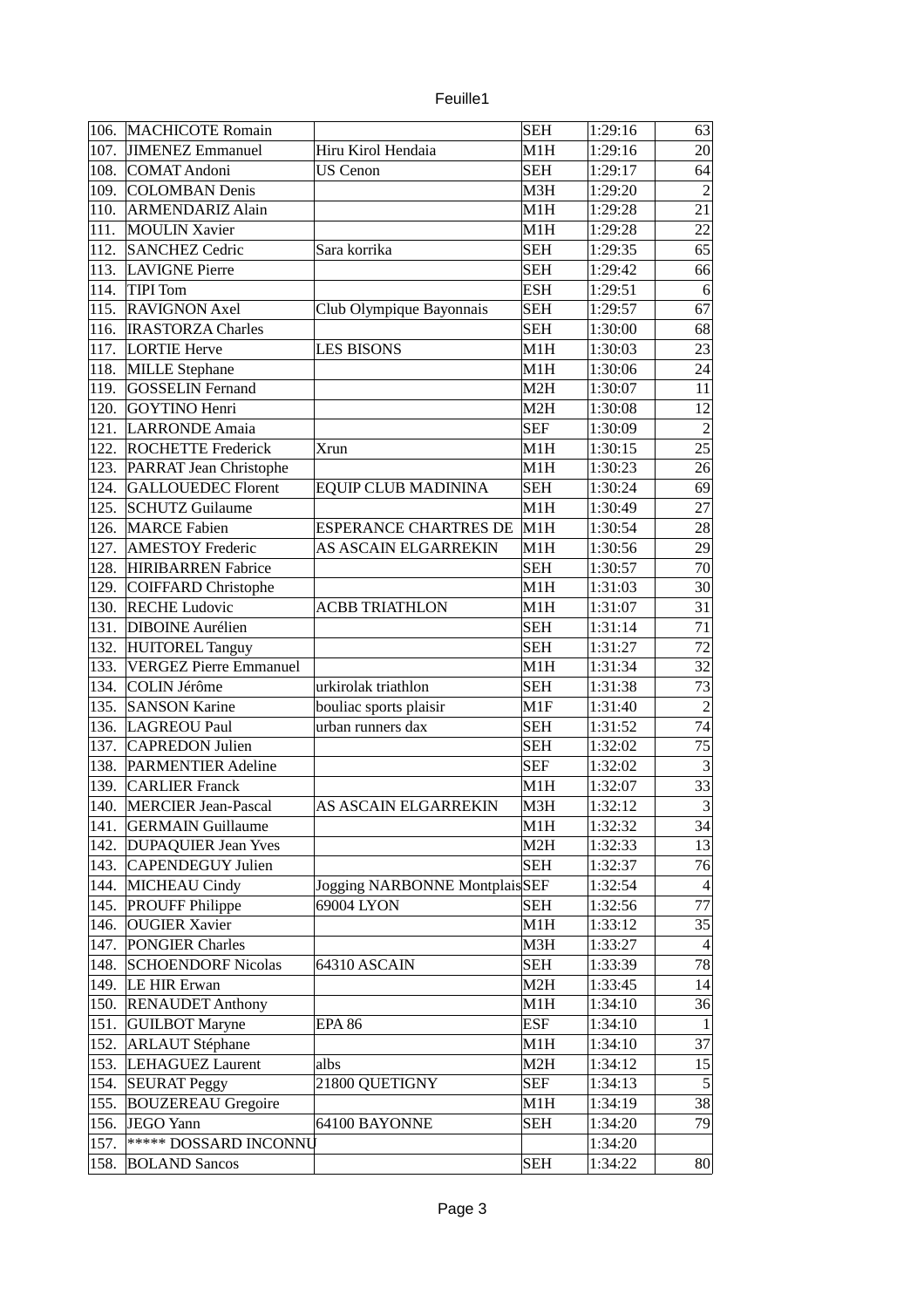## Feuille1

| 159. | <b>URANGA Guillaume</b>      | AS ASCAIN ELGARREKIN                | <b>SEH</b>       | 1:34:22            | 81               |
|------|------------------------------|-------------------------------------|------------------|--------------------|------------------|
| 160. | <b>DELUZ</b> Alexandre       |                                     | M1H              | 1:34:22            | 39               |
| 161. | NAU Frédéric                 | REVEIL SPORTIF DE ST CRY/SEH        |                  | 1:34:23            | 82               |
| 162. | CANABATÉ David               |                                     | <b>SEH</b>       | 1:34:23            | 83               |
| 163. | <b>BERASATEGUY Sébastien</b> |                                     | <b>SEH</b>       | 1:34:26            | 84               |
| 164. | <b>AUDOUIN Regis</b>         |                                     | M1H              | 1:34:27            | 40               |
| 165. | <b>ANDRE Yves</b>            | 64700 HENDAYE                       | M3H              | 1:34:40            | 5                |
| 166. | <b>ZUGASTI Philippe</b>      |                                     | <b>SEH</b>       | 1:34:44            | 85               |
| 167. | <b>MAISONNAVE Sixtine</b>    | <b>US METRO TRANSPORT</b>           | <b>SEF</b>       | 1:34:45            | $6 \overline{6}$ |
| 168. | JEGO Frank                   | 56400 PLOUGOUMELEN                  | M <sub>2</sub> H | 1:35:07            | 16               |
| 169. | <b>COLLARD Damien</b>        | puyoo                               | M1H              | 1:35:09            | 41               |
| 170. | <b>HEBRAS Olivier</b>        | 64310 ASCAIN                        | M1H              | 1:35:18            | 42               |
| 171. | <b>DIEMER Julien</b>         |                                     | <b>SEH</b>       | 1:35:20            | 86               |
| 172. | <b>GACHEN David</b>          | AS ASCAIN ELGARREKIN                | M1H              | 1:35:29            | 43               |
| 173. | <b>LARIVE Rene</b>           | 64600 ANGLET                        | M <sub>2</sub> H | 1:35:29            | 17               |
| 174. | GOY Jean-Michel              | <b>AVOC Annecy</b>                  | M2H              | 1:35:41            | 18               |
| 175. | <b>SANCHEZ Christian</b>     | <b>ACL Tarnos</b>                   | M3H              | 1:35:44            | $\,6\,$          |
| 176. | LÉZÉ Jean-Claude             | Pass j'aime courir                  | МЗН              | 1:35:48            | $\boldsymbol{7}$ |
| 177. | COEVOET Sammuel              |                                     | M1H              | 1:35:51            | 44               |
| 178. | <b>CASTELLE Martin</b>       |                                     | <b>SEH</b>       | 1:35:53            | 87               |
| 179. | <b>ENJALBERT Nicolas</b>     | WGTN THE CREW                       | M1H              | 1:35:58            | 45               |
| 180. | <b>RUIVARD Perrine</b>       | VSF ATHLETISME                      | <b>SEF</b>       | 1:36:14            | $\overline{7}$   |
| 181. | <b>DUFAU</b> Christian       | atl                                 | M2H              | 1:36:14            | 19               |
| 182. | JALABERT Benoit              |                                     | M1H              | 1:36:16            | 46               |
| 183. | LARRIEU Raphael              |                                     | <b>SEH</b>       | 1:36:16            | 88               |
| 184. | <b>PELOU Kristen</b>         |                                     | M1H              | 1:36:21            | 47               |
| 185. | <b>RODRIGUEZ Florian</b>     |                                     | <b>SEH</b>       | 1:36:22            | 89               |
| 186. | PIAROU Nicolas               |                                     | <b>SEH</b>       | 1:36:28            | 90               |
| 187. | <b>SKOWRONEK Patrick</b>     | Semeac Olympique                    | M <sub>2</sub> H | 1:36:30            | 20               |
| 188. | FORCADE Jérôme               |                                     | M1H              | 1:37:02            | 48               |
| 189. | <b>SAUREL Thomas</b>         |                                     | <b>SEH</b>       | 1:37:06            | 91               |
| 190. | <b>CHESTERMAN Mathieu</b>    | endurance23                         | <b>SEH</b>       | 1:37:08            | 92               |
| 191. | <b>LAMER Alain</b>           | <b>Entente Messange Moliets</b>     | M <sub>2</sub> H | 1:37:16            | 21               |
| 192. | LABRUNE David                |                                     | <b>SEH</b>       | 1:37:23            | 93               |
| 193. |                              | urkirolak triathlon                 | M <sub>3</sub> H |                    | $\bf{8}$         |
|      | <b>RAMOS Christian</b>       |                                     |                  | 1:37:33<br>1:37:43 |                  |
| 194. | <b>BRABANT Alexandre</b>     |                                     | M1H              |                    | 49               |
| 195. | <b>ASSENMACHER Stéphane</b>  | Pas à Pas santé                     | M1H              | 1:37:44            | 50               |
| 196. | <b>FROTTIER Marie</b>        |                                     | M1F              | 1:37:45            | $\overline{3}$   |
| 197. | <b>COVILLERS Julien</b>      | Pins justapied                      | <b>SEH</b>       | 1:37:53            | 94               |
| 198. | <b>GUIOT Florian</b>         |                                     | <b>SEH</b>       | 1:37:53            | 95               |
| 199. | <b>FORSTIER Bertrand</b>     |                                     | <b>SEH</b>       | 1:38:07            | 96               |
| 200. | <b>FORESTIER Vincent</b>     |                                     | <b>SEH</b>       | 1:38:07            | 97               |
| 201. | <b>FAURE</b> Arnaud          | Les girondins de Bordeaux TriathM1H |                  | 1:38:08            | 51               |
| 202. | <b>COTIER Vincent</b>        |                                     | <b>SEH</b>       | 1:38:09            | 98               |
| 203. | <b>UBIRIA Jerome</b>         | 64310 ASCAIN                        | SEH              | 1:38:10            | 99               |
| 204. | <b>CHAMPERT Jerome</b>       |                                     | M1H              | 1:38:18            | 52               |
| 205. | <b>BOUDIER Nicolas</b>       |                                     | <b>SEH</b>       | 1:38:23            | 100              |
| 206. | <b>ARRICASTRE Arnaud</b>     |                                     | M1H              | 1:38:23            | 53               |
| 207. | <b>ORONOS Jean Philippe</b>  | Hiru Kirol Hendaia                  | M3H              | 1:38:32            | $\vert 9 \vert$  |
| 208. | <b>DURROUX Joris</b>         | <b>Happy Running Crew</b>           | SEH              | 1:38:38            | 101              |
| 209. | <b>ROGER Patrice</b>         |                                     | M2H              | 1:38:46            | 22               |
| 210. | SOLORZANO-DAGUERRE           | S/L ST JEAN DE LUZ-CIBOURM1F        |                  | 1:38:50            |                  |
| 211. | <b>GOYA</b> Cedric           | Sokorritzaileak                     | <b>SEH</b>       | 1:38:57            | 102              |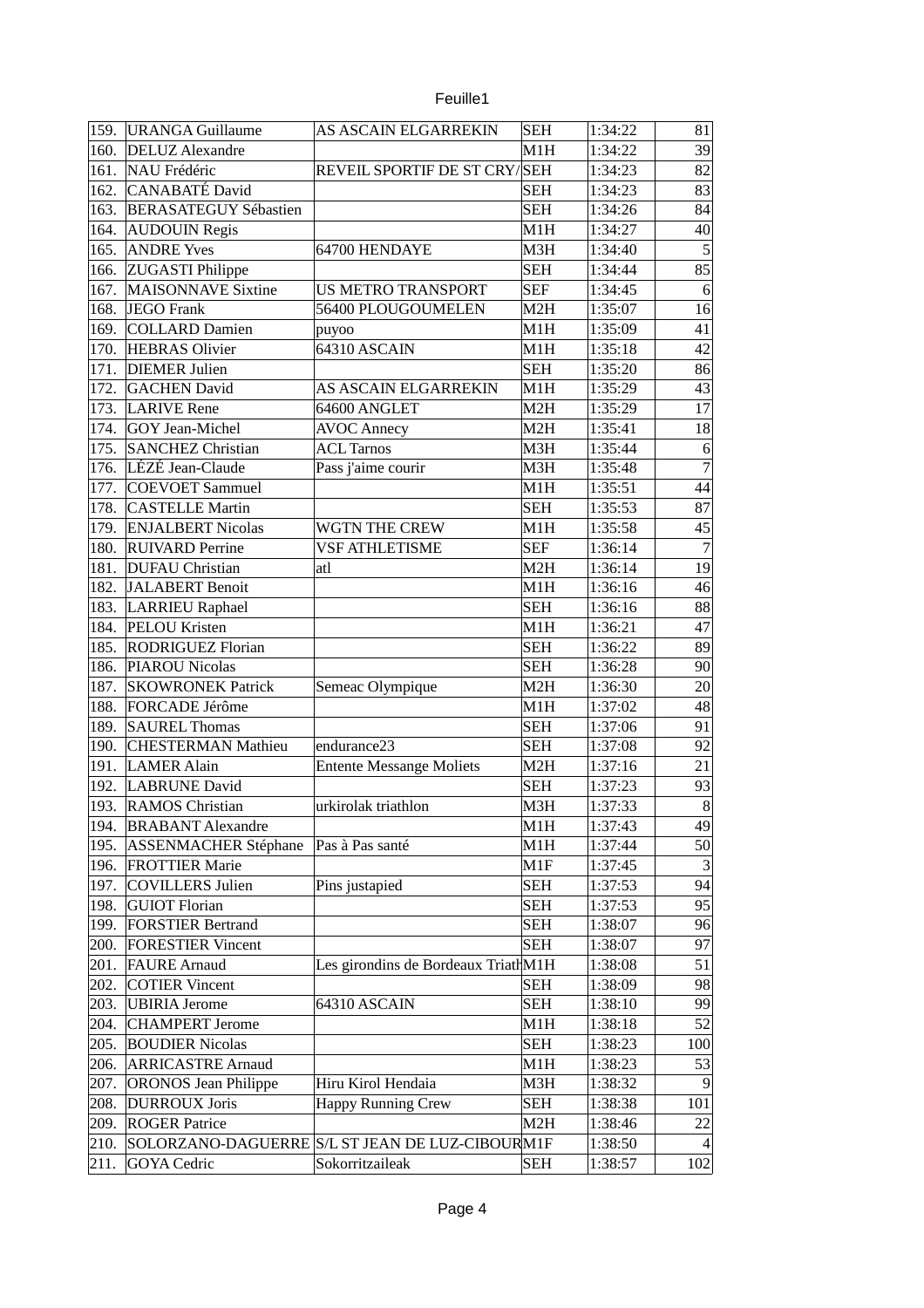|      | 212. LALANNE Dominique                  |                                            | M1H              | 1:39:04 | 54               |
|------|-----------------------------------------|--------------------------------------------|------------------|---------|------------------|
| 213. | <b>CASSAGNEAU Thomas</b>                | Surf Club Mérignac                         | <b>SEH</b>       | 1:39:15 | 103              |
| 214. | <b>ECHEVESTE Peyo</b>                   |                                            | <b>SEH</b>       | 1:39:24 | 104              |
| 215. | IRATZOQUY Marie-Charlott ESCLPOS D'AZUN |                                            | <b>JUF</b>       | 1:39:34 | 1                |
| 216. | COT Julien                              |                                            | M1H              | 1:39:36 | 55               |
| 217. | IRATZOQUY Jean-Christophe               |                                            | M <sub>2</sub> H | 1:39:42 | 23               |
| 218. | <b>BLOUET EXPERT Collin</b>             |                                            | <b>ESH</b>       | 1:39:43 | $\overline{7}$   |
| 219. | COSTADOAT Sylvain                       |                                            | <b>SEH</b>       | 1:40:06 | 105              |
| 220. | LUBERRIAGA Philippe                     | <b>AS ASCAIN ELGARREKIN</b>                | M1H              | 1:40:24 | 56               |
| 221. | <b>LADUCHE Bixente</b>                  |                                            | <b>SEH</b>       | 1:40:24 | 106              |
| 222. | <b>DELSOL Fabien</b>                    |                                            | <b>SEH</b>       | 1:40:28 | 107              |
| 223. | <b>RABARTIN Emeric</b>                  | JARRIENNE DES CIMES MAUM1H                 |                  | 1:40:33 | 57               |
| 224. | <b>LETANG Clotilde</b>                  |                                            | <b>SEF</b>       | 1:40:35 | $\boldsymbol{8}$ |
| 225. | <b>REBINGUET Nadja</b>                  |                                            | M1F              | 1:40:36 | $\overline{5}$   |
| 226. | <b>SALLABERRY Arantxa</b>               |                                            | <b>SEF</b>       | 1:40:40 | $\overline{9}$   |
| 227. | <b>CONSTANT Daniel</b>                  | AS ASCAIN ELGARREKIN                       | M <sub>2</sub> H | 1:40:49 | 24               |
| 228. | CARRASCOSA Tanguy                       | ACA                                        | <b>ESH</b>       | 1:41:09 | $\boldsymbol{8}$ |
| 229. | <b>AUPETIT David</b>                    |                                            | M1H              | 1:41:11 | 58               |
| 230. |                                         | CERDEÑO GÓMEZ Enrique BEER RUNNERS LOGROÑO | <b>SEH</b>       | 1:41:19 | 108              |
| 231. | <b>POSER Freddy</b>                     | <b>TYROSSE</b>                             | M <sub>2</sub> H | 1:41:21 | 25               |
| 232. | LARRAÑAGA ILLARRAME Anaitasuna          |                                            | M1F              | 1:41:26 | $6 \overline{6}$ |
| 233. | <b>IBARBIDE</b> Eric                    |                                            | <b>SEH</b>       | 1:41:27 | 109              |
| 234. | PICHON Philippe                         |                                            | M1H              | 1:41:32 | 59               |
| 235. | <b>BERMOND Eric</b>                     |                                            | M1H              | 1:41:33 | 60               |
| 236. | <b>CORNU-THENARD Alexis</b>             |                                            | M1H              | 1:41:35 | 61               |
| 237. | LUGAGNE DELPON Etienn(64600 ANGLET      |                                            | <b>ESH</b>       | 1:41:35 | $\overline{9}$   |
| 238. | PICARD Noel                             | Bergerac Running                           | <b>SEH</b>       | 1:41:35 | 110              |
| 239. | <b>BAYART</b> Benjamin                  | 69230 SAINT GENIS LAVAL                    | M1H              | 1:41:55 | 62               |
| 240. | <b>HOURDEBAIGTS Melissa</b>             | team barajas                               | <b>ESF</b>       | 1:42:02 | $\overline{2}$   |
| 241. | <b>MARCOTTE Antton</b>                  | Anglet olympique athlétisme                | <b>SEH</b>       | 1:42:02 | 111              |
| 242. | <b>ORSONNEAU Morgan</b>                 | Urketa                                     | <b>SEH</b>       | 1:42:03 | 112              |
| 243. | JACQUOT Vincent                         | <b>AS HUTCHINSON</b>                       | M2H              | 1:42:03 | 26               |
| 244. | <b>GUEGUEN Anthony</b>                  |                                            | <b>SEH</b>       | 1:42:08 | 113              |
| 245. | DANIZET Loic                            | <b>AMBERIEU MARATHON</b>                   |                  |         | 63               |
| 246. | <b>ROUSSELIN Steve</b>                  |                                            | M1H              | 1:42:12 | 64               |
|      |                                         |                                            | M1H              | 1:42:13 |                  |
| 247. | LAFITTE Philippe                        |                                            | <b>SEH</b>       | 1:42:17 | 114              |
| 248. | <b>LABASTIE Romain</b>                  |                                            | <b>ESH</b>       | 1:42:25 | 10 <sup>1</sup>  |
| 249. | <b>POUJADE Nicolas</b>                  |                                            | SEH              | 1:42:29 | 115              |
| 250. | <b>GAUTHERON David</b>                  | 33300 BORDEAUX                             | M1H              | 1:42:33 | 65               |
| 251. | <b>MARQUES Albert</b>                   | Furieux du Bitume                          | M2H              | 1:42:46 | 27               |
| 252. | <b>BOURGEOIS Remi</b>                   |                                            | M2H              | 1:42:55 | 28               |
| 253. | <b>RICBON Emmanuel</b>                  | <b>ENTENTE SPORTIVE RENAUSEH</b>           |                  | 1:43:02 | 116              |
| 254. | <b>TOURNAIRE Jean</b>                   |                                            | M1H              | 1:43:10 | 66               |
| 255. | <b>GARGOULLAUD Constant</b>             |                                            | <b>SEH</b>       | 1:43:16 | 117              |
| 256. | LAFITTE Joanna                          | ΒO                                         | M1F              | 1:43:23 | 7                |
| 257. | <b>BEDARD Ludo</b>                      |                                            | M1H              | 1:43:34 | 67               |
| 258. | <b>BEDARD</b> Matea                     | LRDC                                       | JUF              | 1:43:34 | $\overline{2}$   |
| 259. | <b>BERTAGNOLIO Antonin</b>              | Pieds Tendres                              | M1H              | 1:43:42 | 68               |
| 260. | <b>AGUERRE VALENCIA Josiane</b>         |                                            | M1F              | 1:43:48 | 8                |
| 261. | NIQUET Fabien                           | <b>SPUC LASTERKA</b>                       | M1H              | 1:43:49 | 69               |
| 262. | RODRIGUEZ Raphael                       |                                            | <b>SEH</b>       | 1:43:55 | 118              |
| 263. | <b>UHART Ellande</b>                    |                                            | <b>SEH</b>       | 1:43:57 | 119              |
| 264. | <b>SERAPHIN David</b>                   |                                            | M1H              | 1:43:59 | 70               |

Feuille1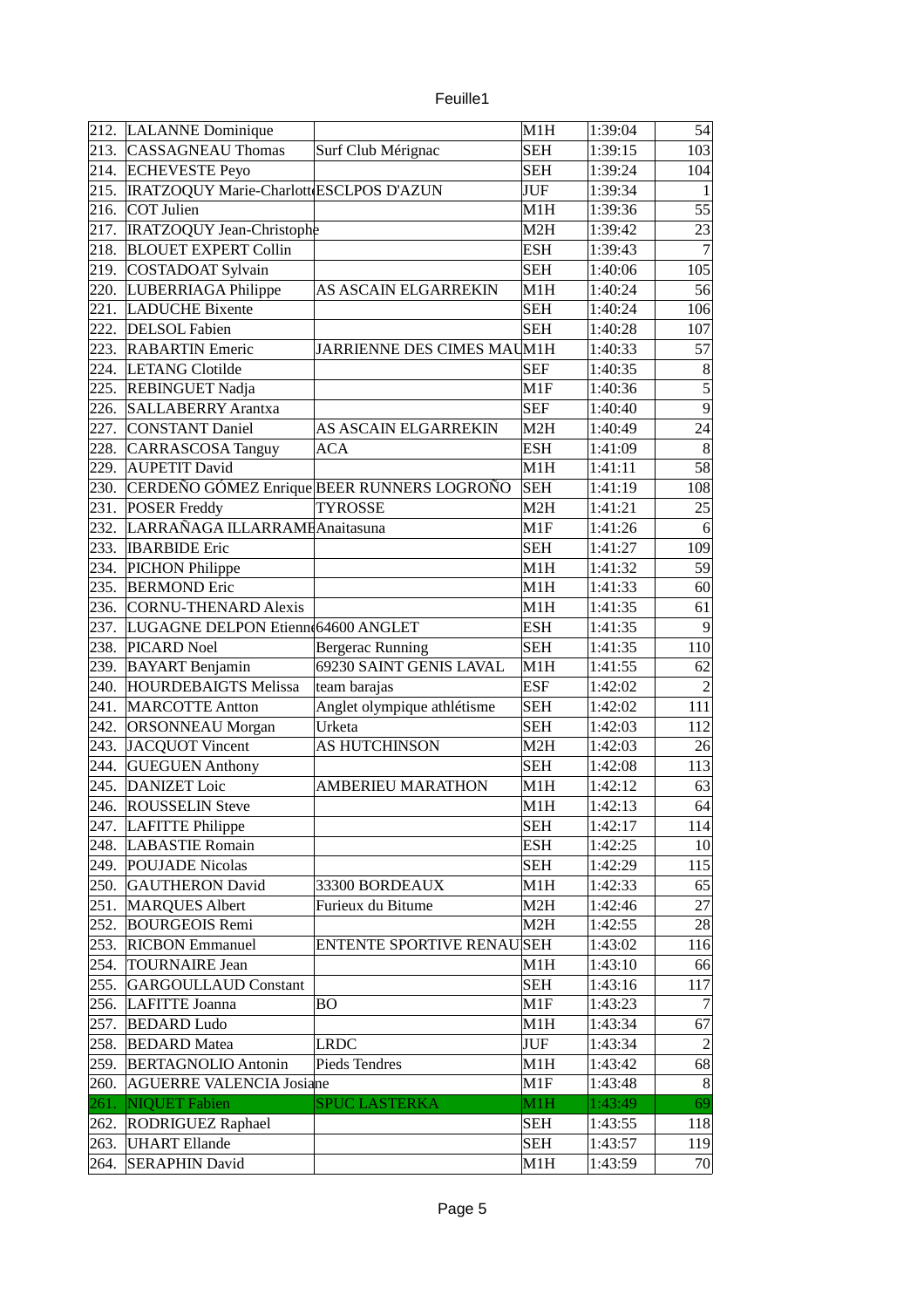| euille |  |
|--------|--|
|        |  |

| 265. | <b>BAHIER Laurent</b>              |                           | M <sub>2</sub> H  | 1:44:03 | 29              |
|------|------------------------------------|---------------------------|-------------------|---------|-----------------|
| 266. | LARRIEU Jean-Marie                 |                           | M <sub>2</sub> H  | 1:44:03 | 30 <sup>2</sup> |
| 267. | <b>BERNADET Guillaume</b>          |                           | <b>SEH</b>        | 1:44:14 | 120             |
| 268. | LUBERRIAGA Joannis                 | AS ASCAIN ELGARREKIN      | JUH               | 1:44:14 | $\overline{7}$  |
| 269. | <b>FERNANDEZ Laurent</b>           | Sjlca                     | M2H               | 1:44:17 | 31              |
| 270. | <b>SARASOLA Pascal</b>             | Zurekin                   | M1H               | 1:44:18 | $71\,$          |
| 271. | <b>ARMENDARIZ Jean Louis</b>       |                           | M3H               | 1:44:29 | 10              |
| 272. | <b>PERRIN Thomas</b>               | <b>38200 VIENNE</b>       | M1H               | 1:44:35 | 72              |
| 273. | LEINEKUGEL-LE-COCQ DALSIP          |                           | M1H               | 1:44:39 | 73              |
| 274. | <b>BORDES Julien</b>               |                           | <b>SEH</b>        | 1:44:41 | 121             |
| 275. | PINEAU Mickael                     |                           | <b>SEH</b>        | 1:44:57 | 122             |
| 276. | COTIER Paul                        |                           | <b>SEH</b>        | 1:44:59 | 123             |
| 277. | <b>HISTEL Jacques</b>              | TVTC <sub>78</sub>        | M1H               | 1:45:01 | 74              |
| 278. | VEILLET-LAVALLÉE Timothée          |                           | <b>SEH</b>        | 1:45:14 | 124             |
| 279. | <b>AVERTY Jérémie</b>              |                           | <b>SEH</b>        | 1:45:15 | 125             |
| 280. | <b>HARISTOY Corinne</b>            | AS ASCAIN ELGARREKIN      | <b>SEF</b>        | 1:45:18 | 10 <sup>1</sup> |
| 281. | MIÈGEVILLE Grégory                 |                           | M <sub>1</sub> H  | 1:45:23 | 75              |
| 282. | DA VEIGA Anthony                   |                           | <b>SEH</b>        | 1:45:24 | 126             |
| 283. | JORAJURIA Eneko                    | AS ASCAIN ELGARREKIN      | M1H               | 1:45:26 | 76              |
| 284. |                                    |                           | M1H               | 1:45:33 | 77              |
| 285. | LE BORGNE Cyril                    |                           | M <sub>2</sub> H  |         | 32              |
|      | HARIGNORDOQUY Daniel<br>MÉAU Robin |                           |                   | 1:45:48 |                 |
| 286. | <b>TROUCHE Gilles</b>              |                           | <b>SEH</b><br>M1H | 1:45:48 | 127             |
| 287. |                                    |                           |                   | 1:45:53 | 78              |
| 288. | <b>GRATREAUD Eric</b>              | <b>TEAM MOULIDARS</b>     | M2H               | 1:46:03 | 33              |
| 289. | <b>RETUERTA Dominique</b>          | Portet athletic club      | M1F               | 1:46:03 | $\overline{9}$  |
| 290. | <b>LE BORGNE Nicolas</b>           | <b>Team Gros Moteur</b>   | <b>SEH</b>        | 1:46:12 | 128             |
| 291. | <b>MORVAN Jeff</b>                 | <b>Team Gros Moteur</b>   | <b>SEH</b>        | 1:46:13 | 129             |
| 292. | <b>MARIN</b> Luxito                | 64122 URRUGNE             | M3H               | 1:46:15 | 11              |
| 293. | <b>CALHAU Bélarmino</b>            | US DAX                    | M2H               | 1:46:21 | 34              |
| 294. | <b>DAVID Clemence</b>              |                           | JUF               | 1:46:25 | 3               |
| 295. | <b>ETCHEGARAY Thomas</b>           | Senpereko Ihiztariak      | <b>SEH</b>        | 1:46:26 | 130             |
| 296. | <b>VARIN</b> Gwenaelle             |                           | <b>SEF</b>        | 1:46:29 | 11              |
| 297. | JORAND Elisa                       | <b>ACLR</b>               | M2F               | 1:46:29 | $\mathbf{1}$    |
| 298. | <b>ROZAT Valentin</b>              |                           | <b>SEH</b>        | 1:46:29 | 131             |
| 299. | <b>RIBEIRO Daniel</b>              |                           | M1H               | 1:46:38 | 79              |
| 300. | <b>CHRISOSTOME Vincent</b>         |                           | ESH               | 1:46:51 | 11              |
| 301. | <b>CHRISOSTOME Thierry</b>         |                           | M2H               | 1:47:03 | 35              |
| 302. | <b>CORBUN Olivier</b>              |                           | M1H               | 1:47:12 | 80              |
| 303. | <b>MARTRES Sébastien</b>           |                           | M1H               | 1:47:25 | 81              |
| 304. | <b>BERASATEGUY Frederic</b>        |                           | <b>SEH</b>        | 1:47:25 | 132             |
| 305. | <b>DUFAU Xavier</b>                |                           | <b>SEH</b>        | 1:47:32 | 133             |
| 306. | GOUEYTES Sylvain                   |                           | <b>SEH</b>        | 1:47:47 | 134             |
| 307. | <b>DUPOUY Sandrine</b>             | US DAX                    | $\vert$ M1F       | 1:47:59 | 10 <sup>°</sup> |
| 308. | <b>SOUBIEILLE Manuel</b>           |                           | <b>SEH</b>        | 1:48:10 | 135             |
| 309. | <b>CARPY Christophe</b>            | US DAX                    | M1H               | 1:48:13 | 82              |
| 310. | JAURREY Sandra                     | ALS Montlouis sur Loire   | <b>SEF</b>        | 1:48:17 | 12              |
| 311. | <b>BARDIN Richard</b>              | C.O.DES ULIS              | M1H               | 1:48:33 | 83              |
| 312. | <b>SOMMEYRE Florent</b>            | Pochulia                  | <b>SEH</b>        | 1:48:36 | 136             |
| 313. | <b>ERRECART Joel</b>               | ASC NAPURRAK ESPELETTEM2H |                   | 1:48:41 | 36              |
| 314. | <b>CHAMBRET Damien</b>             |                           | <b>SEH</b>        | 1:48:47 | 137             |
| 315. | <b>GRATTEPAILLE Frederic</b>       | <b>L'EGRAYS CLUB</b>      | M1H               | 1:48:49 | 84              |
| 316. | <b>HARISTOY Céline</b>             |                           | <b>SEF</b>        | 1:48:54 | 13              |
| 317. | ARANBARRI BEITIA Ernest Anaitasuna |                           | M2H               | 1:48:59 | 37              |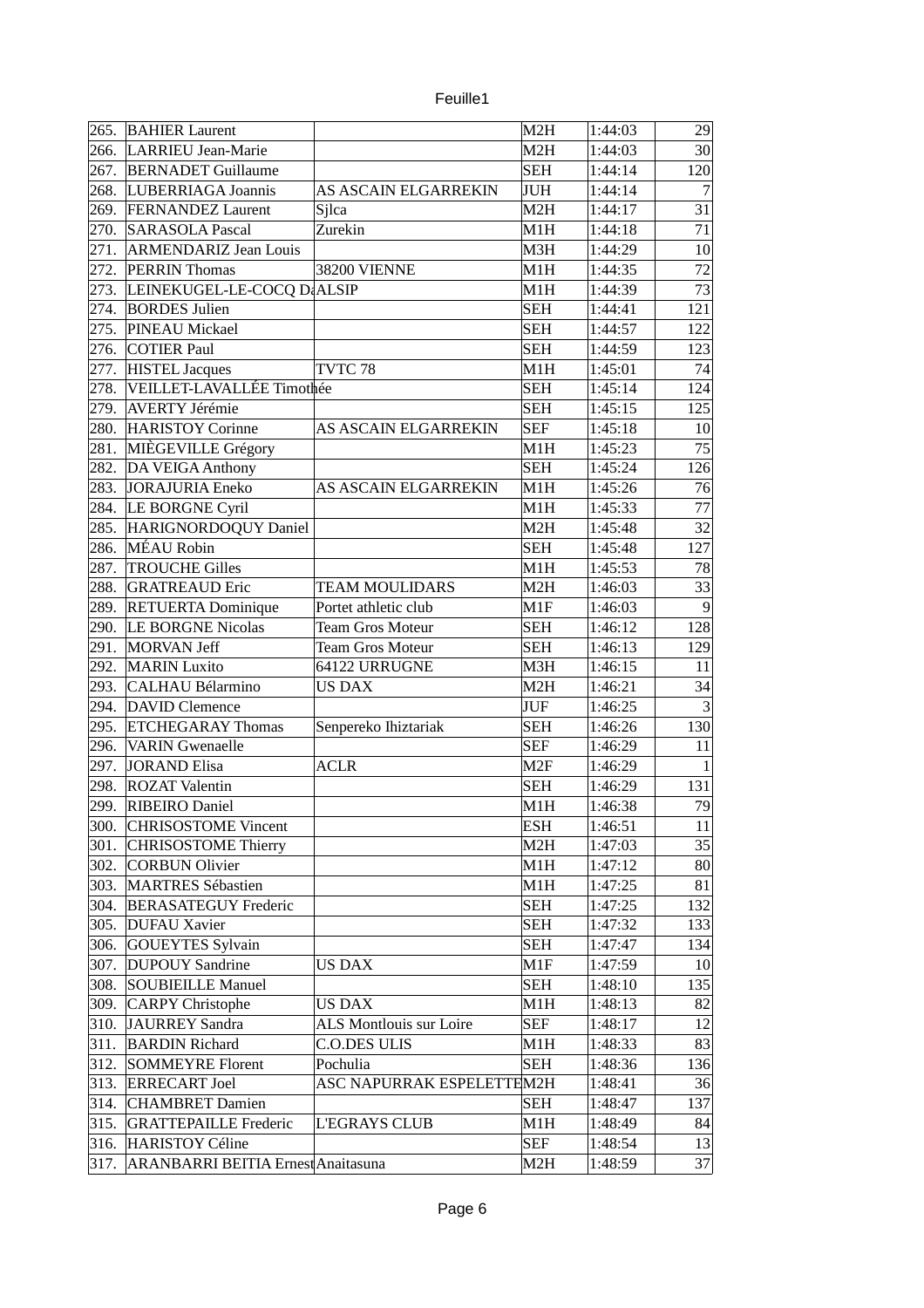| euille |  |
|--------|--|

| M2H<br>38<br>319.<br><b>GARCIA</b> Francois<br><b>LAYRAC RUN</b><br>1:49:42<br>85<br>320.<br><b>TESTUT Sebastien</b><br>M1H<br>47390 LAYRAC<br>1:49:43<br><b>SEF</b><br>15<br>321.<br>MARILUZ Marina<br><b>SPUC LASTERKA</b><br>1:49:45<br>39<br>322.<br>PACOMO Nicolas<br>M <sub>2</sub> H<br>1:49:45<br>138<br>323.<br><b>TARDIVON Fabien</b><br><b>SEH</b><br>1:50:01<br>324.<br><b>DE BAILENCOURT Come</b><br>JUH<br>1:50:02<br>$\boldsymbol{8}$<br>325.<br><b>SEH</b><br>139<br><b>IBARBOURRE Patrice</b><br>1:50:03<br>326.<br>MOUFLARD Hadrien<br><b>SEH</b><br>1:50:05<br>140<br>$\overline{2}$<br>327.<br>M <sub>2F</sub><br><b>SALLABERY Fabienne</b><br><b>US DAX</b><br>1:50:10<br>328.<br>86<br>PIERRE Mathieu<br>M1H<br>1:50:27<br>329.<br>87<br><b>GREUZARD Jerome</b><br>M1H<br>1:50:30<br><b>SEH</b><br>330.<br>UGARTEMENDIA Imanol<br>1:50:34<br>141<br>331.<br><b>SEF</b><br><b>LACASTE Pauline</b><br>1:50:37<br>16<br>332.<br><b>SEH</b><br>142<br>LAMBURU Thibaud<br>1:50:47<br>333.<br>ES DU VAL D'ANJOU BEAUF(M1H<br><b>MAILLET Nicolas</b><br>1:50:47<br>88<br>334.<br><b>LAMY Laurent</b><br>M2H<br>40 <sup>°</sup><br>1:50:48<br>335.<br>MOUFLARD Thomas<br><b>SEH</b><br>143<br>1:50:50<br>336.<br>89<br><b>ROZAN Patrick</b><br>akrobitum<br>M1H<br>1:51:01<br><b>SEF</b><br>337.<br><b>NAACKE</b> Astrid<br><b>LONDRES</b><br>1:51:08<br>17<br>12<br>338.<br><b>LABIELLE Bernard</b><br>M3H<br>1:51:16<br>339.<br>DAROUX Guillaume<br>64310 ASCAIN<br><b>SEH</b><br>1:51:19<br>144<br>340.<br><b>CARRERA Edouard</b><br><b>SPUC LASTERKA</b><br>M3H<br>13<br>1:51:21<br>341.<br>MINIER Jérôme<br>M1H<br>1:51:24<br>90 <sup>°</sup><br>342.<br><b>SEH</b><br>145<br>MINJOU Valentin<br>1:51:26<br>343.<br><b>ESH</b><br>12<br><b>ERRECART Jon</b><br>1:51:26<br>344.<br><b>AGRAZ Lucien</b><br><b>AS ASCAIN ELGARREKIN</b><br>M3H<br>1:51:27<br>14<br>345.<br>ELCAURHANDIETA Joanna team xuriak<br><b>SEF</b><br>1:51:28<br>18<br>91<br>346.<br>MICHAUX Jean-Baptiste<br>M1H<br>1:51:37<br>347.<br><b>SEF</b><br><b>MARIANI</b> Laurie<br><b>AB TRAIL</b><br>19<br>1:51:42<br>348.<br>41<br>M <sub>2</sub> H<br><b>GRILLERES Nicolas</b><br>1:51:42<br>349.<br><b>ANIOTZBEHERE</b> Sophie<br>$\mathbf{3}$<br><b>AS ASCAIN ELGARREKIN</b><br>M2F<br>1:51:42<br>42<br>350.<br><b>FERRASSE Christophe</b><br>64250 CAMBO LES BAINS<br>M <sub>2</sub> H<br>1:51:50<br>351.<br>11<br><b>BAYART</b> Catherine<br>69230 SAINT GENIS LAVAL<br>M1F<br>1:51:54<br>146<br>352.<br><b>SEH</b><br><b>GAINES Alex</b><br>1:51:58<br><b>FACHES Damien</b><br><b>SEH</b><br>1:52:07<br>147<br>353.<br>M1H<br>354.<br><b>VACHER David</b><br>1:52:10<br>92<br>355.<br>SEF<br><b>HONTAA Alix</b><br>1:52:18<br>20 <sup>1</sup><br>356.<br>LASSAGA Mathias<br><b>SEH</b><br>1:52:50<br>148<br>357.<br><b>ESH</b><br><b>GARCIA Thibaut</b><br>1:52:52<br>13<br>$\overline{3}$<br>358.<br><b>LABASTIE Elise</b><br>ESF<br>1:52:57<br>359.<br>93<br><b>DESMOND Olivier</b><br>M1H<br><b>SM Montrouge</b><br>1:52:57<br>ESH<br>360.<br><b>IRIBARREN Nicolas</b><br>1:53:10<br>14<br>361.<br>94<br><b>DEVELLE</b> Joachim<br>M1H<br>1:53:17<br><b>SEH</b><br>362.<br><b>RABARTIN Mathieu</b><br>1:53:21<br>149<br>363.<br><b>HUCHET Sébastien</b><br>Courir Nature 44<br>M1H<br>1:53:23<br>95<br>364.<br>CHARIGNON Jacquemin<br><b>SEH</b><br>1:53:35<br>150<br>365.<br>SOULE Fiona<br>JUF<br>ACA<br>1:53:36<br>$\overline{4}$<br>366.<br><b>FORESTIER Jean Yves</b><br>M2H<br>1:53:38<br>43<br>M2H<br> 44 <br>367.<br><b>BANA Ludovic</b><br>1:53:57<br>368.<br><b>RAMAGET Quentin</b><br><b>SEH</b><br>1:54:04<br>151<br>369.<br>ELCAURHANDIETA Jean Bernard<br>M3H<br>1:54:17<br>15 |      | 318. URTIZBEREA Helena   | <b>SPUC LASTERKA</b> | <b>SEF</b> | 1:49:01 | 14 |
|---------------------------------------------------------------------------------------------------------------------------------------------------------------------------------------------------------------------------------------------------------------------------------------------------------------------------------------------------------------------------------------------------------------------------------------------------------------------------------------------------------------------------------------------------------------------------------------------------------------------------------------------------------------------------------------------------------------------------------------------------------------------------------------------------------------------------------------------------------------------------------------------------------------------------------------------------------------------------------------------------------------------------------------------------------------------------------------------------------------------------------------------------------------------------------------------------------------------------------------------------------------------------------------------------------------------------------------------------------------------------------------------------------------------------------------------------------------------------------------------------------------------------------------------------------------------------------------------------------------------------------------------------------------------------------------------------------------------------------------------------------------------------------------------------------------------------------------------------------------------------------------------------------------------------------------------------------------------------------------------------------------------------------------------------------------------------------------------------------------------------------------------------------------------------------------------------------------------------------------------------------------------------------------------------------------------------------------------------------------------------------------------------------------------------------------------------------------------------------------------------------------------------------------------------------------------------------------------------------------------------------------------------------------------------------------------------------------------------------------------------------------------------------------------------------------------------------------------------------------------------------------------------------------------------------------------------------------------------------------------------------------------------------------------------------------------------------------------------------------------------------------------------------------------------------------------------------------------------------------------------------------------------------------------------------------------------------------------------------------------------------------------------------------------------------------------------------------------------------------------------------------------------------------------------------------------------------------------------------------------------------------------------------------------------------------------|------|--------------------------|----------------------|------------|---------|----|
|                                                                                                                                                                                                                                                                                                                                                                                                                                                                                                                                                                                                                                                                                                                                                                                                                                                                                                                                                                                                                                                                                                                                                                                                                                                                                                                                                                                                                                                                                                                                                                                                                                                                                                                                                                                                                                                                                                                                                                                                                                                                                                                                                                                                                                                                                                                                                                                                                                                                                                                                                                                                                                                                                                                                                                                                                                                                                                                                                                                                                                                                                                                                                                                                                                                                                                                                                                                                                                                                                                                                                                                                                                                                                             |      |                          |                      |            |         |    |
|                                                                                                                                                                                                                                                                                                                                                                                                                                                                                                                                                                                                                                                                                                                                                                                                                                                                                                                                                                                                                                                                                                                                                                                                                                                                                                                                                                                                                                                                                                                                                                                                                                                                                                                                                                                                                                                                                                                                                                                                                                                                                                                                                                                                                                                                                                                                                                                                                                                                                                                                                                                                                                                                                                                                                                                                                                                                                                                                                                                                                                                                                                                                                                                                                                                                                                                                                                                                                                                                                                                                                                                                                                                                                             |      |                          |                      |            |         |    |
|                                                                                                                                                                                                                                                                                                                                                                                                                                                                                                                                                                                                                                                                                                                                                                                                                                                                                                                                                                                                                                                                                                                                                                                                                                                                                                                                                                                                                                                                                                                                                                                                                                                                                                                                                                                                                                                                                                                                                                                                                                                                                                                                                                                                                                                                                                                                                                                                                                                                                                                                                                                                                                                                                                                                                                                                                                                                                                                                                                                                                                                                                                                                                                                                                                                                                                                                                                                                                                                                                                                                                                                                                                                                                             |      |                          |                      |            |         |    |
|                                                                                                                                                                                                                                                                                                                                                                                                                                                                                                                                                                                                                                                                                                                                                                                                                                                                                                                                                                                                                                                                                                                                                                                                                                                                                                                                                                                                                                                                                                                                                                                                                                                                                                                                                                                                                                                                                                                                                                                                                                                                                                                                                                                                                                                                                                                                                                                                                                                                                                                                                                                                                                                                                                                                                                                                                                                                                                                                                                                                                                                                                                                                                                                                                                                                                                                                                                                                                                                                                                                                                                                                                                                                                             |      |                          |                      |            |         |    |
|                                                                                                                                                                                                                                                                                                                                                                                                                                                                                                                                                                                                                                                                                                                                                                                                                                                                                                                                                                                                                                                                                                                                                                                                                                                                                                                                                                                                                                                                                                                                                                                                                                                                                                                                                                                                                                                                                                                                                                                                                                                                                                                                                                                                                                                                                                                                                                                                                                                                                                                                                                                                                                                                                                                                                                                                                                                                                                                                                                                                                                                                                                                                                                                                                                                                                                                                                                                                                                                                                                                                                                                                                                                                                             |      |                          |                      |            |         |    |
|                                                                                                                                                                                                                                                                                                                                                                                                                                                                                                                                                                                                                                                                                                                                                                                                                                                                                                                                                                                                                                                                                                                                                                                                                                                                                                                                                                                                                                                                                                                                                                                                                                                                                                                                                                                                                                                                                                                                                                                                                                                                                                                                                                                                                                                                                                                                                                                                                                                                                                                                                                                                                                                                                                                                                                                                                                                                                                                                                                                                                                                                                                                                                                                                                                                                                                                                                                                                                                                                                                                                                                                                                                                                                             |      |                          |                      |            |         |    |
|                                                                                                                                                                                                                                                                                                                                                                                                                                                                                                                                                                                                                                                                                                                                                                                                                                                                                                                                                                                                                                                                                                                                                                                                                                                                                                                                                                                                                                                                                                                                                                                                                                                                                                                                                                                                                                                                                                                                                                                                                                                                                                                                                                                                                                                                                                                                                                                                                                                                                                                                                                                                                                                                                                                                                                                                                                                                                                                                                                                                                                                                                                                                                                                                                                                                                                                                                                                                                                                                                                                                                                                                                                                                                             |      |                          |                      |            |         |    |
|                                                                                                                                                                                                                                                                                                                                                                                                                                                                                                                                                                                                                                                                                                                                                                                                                                                                                                                                                                                                                                                                                                                                                                                                                                                                                                                                                                                                                                                                                                                                                                                                                                                                                                                                                                                                                                                                                                                                                                                                                                                                                                                                                                                                                                                                                                                                                                                                                                                                                                                                                                                                                                                                                                                                                                                                                                                                                                                                                                                                                                                                                                                                                                                                                                                                                                                                                                                                                                                                                                                                                                                                                                                                                             |      |                          |                      |            |         |    |
|                                                                                                                                                                                                                                                                                                                                                                                                                                                                                                                                                                                                                                                                                                                                                                                                                                                                                                                                                                                                                                                                                                                                                                                                                                                                                                                                                                                                                                                                                                                                                                                                                                                                                                                                                                                                                                                                                                                                                                                                                                                                                                                                                                                                                                                                                                                                                                                                                                                                                                                                                                                                                                                                                                                                                                                                                                                                                                                                                                                                                                                                                                                                                                                                                                                                                                                                                                                                                                                                                                                                                                                                                                                                                             |      |                          |                      |            |         |    |
|                                                                                                                                                                                                                                                                                                                                                                                                                                                                                                                                                                                                                                                                                                                                                                                                                                                                                                                                                                                                                                                                                                                                                                                                                                                                                                                                                                                                                                                                                                                                                                                                                                                                                                                                                                                                                                                                                                                                                                                                                                                                                                                                                                                                                                                                                                                                                                                                                                                                                                                                                                                                                                                                                                                                                                                                                                                                                                                                                                                                                                                                                                                                                                                                                                                                                                                                                                                                                                                                                                                                                                                                                                                                                             |      |                          |                      |            |         |    |
|                                                                                                                                                                                                                                                                                                                                                                                                                                                                                                                                                                                                                                                                                                                                                                                                                                                                                                                                                                                                                                                                                                                                                                                                                                                                                                                                                                                                                                                                                                                                                                                                                                                                                                                                                                                                                                                                                                                                                                                                                                                                                                                                                                                                                                                                                                                                                                                                                                                                                                                                                                                                                                                                                                                                                                                                                                                                                                                                                                                                                                                                                                                                                                                                                                                                                                                                                                                                                                                                                                                                                                                                                                                                                             |      |                          |                      |            |         |    |
|                                                                                                                                                                                                                                                                                                                                                                                                                                                                                                                                                                                                                                                                                                                                                                                                                                                                                                                                                                                                                                                                                                                                                                                                                                                                                                                                                                                                                                                                                                                                                                                                                                                                                                                                                                                                                                                                                                                                                                                                                                                                                                                                                                                                                                                                                                                                                                                                                                                                                                                                                                                                                                                                                                                                                                                                                                                                                                                                                                                                                                                                                                                                                                                                                                                                                                                                                                                                                                                                                                                                                                                                                                                                                             |      |                          |                      |            |         |    |
|                                                                                                                                                                                                                                                                                                                                                                                                                                                                                                                                                                                                                                                                                                                                                                                                                                                                                                                                                                                                                                                                                                                                                                                                                                                                                                                                                                                                                                                                                                                                                                                                                                                                                                                                                                                                                                                                                                                                                                                                                                                                                                                                                                                                                                                                                                                                                                                                                                                                                                                                                                                                                                                                                                                                                                                                                                                                                                                                                                                                                                                                                                                                                                                                                                                                                                                                                                                                                                                                                                                                                                                                                                                                                             |      |                          |                      |            |         |    |
|                                                                                                                                                                                                                                                                                                                                                                                                                                                                                                                                                                                                                                                                                                                                                                                                                                                                                                                                                                                                                                                                                                                                                                                                                                                                                                                                                                                                                                                                                                                                                                                                                                                                                                                                                                                                                                                                                                                                                                                                                                                                                                                                                                                                                                                                                                                                                                                                                                                                                                                                                                                                                                                                                                                                                                                                                                                                                                                                                                                                                                                                                                                                                                                                                                                                                                                                                                                                                                                                                                                                                                                                                                                                                             |      |                          |                      |            |         |    |
|                                                                                                                                                                                                                                                                                                                                                                                                                                                                                                                                                                                                                                                                                                                                                                                                                                                                                                                                                                                                                                                                                                                                                                                                                                                                                                                                                                                                                                                                                                                                                                                                                                                                                                                                                                                                                                                                                                                                                                                                                                                                                                                                                                                                                                                                                                                                                                                                                                                                                                                                                                                                                                                                                                                                                                                                                                                                                                                                                                                                                                                                                                                                                                                                                                                                                                                                                                                                                                                                                                                                                                                                                                                                                             |      |                          |                      |            |         |    |
|                                                                                                                                                                                                                                                                                                                                                                                                                                                                                                                                                                                                                                                                                                                                                                                                                                                                                                                                                                                                                                                                                                                                                                                                                                                                                                                                                                                                                                                                                                                                                                                                                                                                                                                                                                                                                                                                                                                                                                                                                                                                                                                                                                                                                                                                                                                                                                                                                                                                                                                                                                                                                                                                                                                                                                                                                                                                                                                                                                                                                                                                                                                                                                                                                                                                                                                                                                                                                                                                                                                                                                                                                                                                                             |      |                          |                      |            |         |    |
|                                                                                                                                                                                                                                                                                                                                                                                                                                                                                                                                                                                                                                                                                                                                                                                                                                                                                                                                                                                                                                                                                                                                                                                                                                                                                                                                                                                                                                                                                                                                                                                                                                                                                                                                                                                                                                                                                                                                                                                                                                                                                                                                                                                                                                                                                                                                                                                                                                                                                                                                                                                                                                                                                                                                                                                                                                                                                                                                                                                                                                                                                                                                                                                                                                                                                                                                                                                                                                                                                                                                                                                                                                                                                             |      |                          |                      |            |         |    |
|                                                                                                                                                                                                                                                                                                                                                                                                                                                                                                                                                                                                                                                                                                                                                                                                                                                                                                                                                                                                                                                                                                                                                                                                                                                                                                                                                                                                                                                                                                                                                                                                                                                                                                                                                                                                                                                                                                                                                                                                                                                                                                                                                                                                                                                                                                                                                                                                                                                                                                                                                                                                                                                                                                                                                                                                                                                                                                                                                                                                                                                                                                                                                                                                                                                                                                                                                                                                                                                                                                                                                                                                                                                                                             |      |                          |                      |            |         |    |
|                                                                                                                                                                                                                                                                                                                                                                                                                                                                                                                                                                                                                                                                                                                                                                                                                                                                                                                                                                                                                                                                                                                                                                                                                                                                                                                                                                                                                                                                                                                                                                                                                                                                                                                                                                                                                                                                                                                                                                                                                                                                                                                                                                                                                                                                                                                                                                                                                                                                                                                                                                                                                                                                                                                                                                                                                                                                                                                                                                                                                                                                                                                                                                                                                                                                                                                                                                                                                                                                                                                                                                                                                                                                                             |      |                          |                      |            |         |    |
|                                                                                                                                                                                                                                                                                                                                                                                                                                                                                                                                                                                                                                                                                                                                                                                                                                                                                                                                                                                                                                                                                                                                                                                                                                                                                                                                                                                                                                                                                                                                                                                                                                                                                                                                                                                                                                                                                                                                                                                                                                                                                                                                                                                                                                                                                                                                                                                                                                                                                                                                                                                                                                                                                                                                                                                                                                                                                                                                                                                                                                                                                                                                                                                                                                                                                                                                                                                                                                                                                                                                                                                                                                                                                             |      |                          |                      |            |         |    |
|                                                                                                                                                                                                                                                                                                                                                                                                                                                                                                                                                                                                                                                                                                                                                                                                                                                                                                                                                                                                                                                                                                                                                                                                                                                                                                                                                                                                                                                                                                                                                                                                                                                                                                                                                                                                                                                                                                                                                                                                                                                                                                                                                                                                                                                                                                                                                                                                                                                                                                                                                                                                                                                                                                                                                                                                                                                                                                                                                                                                                                                                                                                                                                                                                                                                                                                                                                                                                                                                                                                                                                                                                                                                                             |      |                          |                      |            |         |    |
|                                                                                                                                                                                                                                                                                                                                                                                                                                                                                                                                                                                                                                                                                                                                                                                                                                                                                                                                                                                                                                                                                                                                                                                                                                                                                                                                                                                                                                                                                                                                                                                                                                                                                                                                                                                                                                                                                                                                                                                                                                                                                                                                                                                                                                                                                                                                                                                                                                                                                                                                                                                                                                                                                                                                                                                                                                                                                                                                                                                                                                                                                                                                                                                                                                                                                                                                                                                                                                                                                                                                                                                                                                                                                             |      |                          |                      |            |         |    |
|                                                                                                                                                                                                                                                                                                                                                                                                                                                                                                                                                                                                                                                                                                                                                                                                                                                                                                                                                                                                                                                                                                                                                                                                                                                                                                                                                                                                                                                                                                                                                                                                                                                                                                                                                                                                                                                                                                                                                                                                                                                                                                                                                                                                                                                                                                                                                                                                                                                                                                                                                                                                                                                                                                                                                                                                                                                                                                                                                                                                                                                                                                                                                                                                                                                                                                                                                                                                                                                                                                                                                                                                                                                                                             |      |                          |                      |            |         |    |
|                                                                                                                                                                                                                                                                                                                                                                                                                                                                                                                                                                                                                                                                                                                                                                                                                                                                                                                                                                                                                                                                                                                                                                                                                                                                                                                                                                                                                                                                                                                                                                                                                                                                                                                                                                                                                                                                                                                                                                                                                                                                                                                                                                                                                                                                                                                                                                                                                                                                                                                                                                                                                                                                                                                                                                                                                                                                                                                                                                                                                                                                                                                                                                                                                                                                                                                                                                                                                                                                                                                                                                                                                                                                                             |      |                          |                      |            |         |    |
|                                                                                                                                                                                                                                                                                                                                                                                                                                                                                                                                                                                                                                                                                                                                                                                                                                                                                                                                                                                                                                                                                                                                                                                                                                                                                                                                                                                                                                                                                                                                                                                                                                                                                                                                                                                                                                                                                                                                                                                                                                                                                                                                                                                                                                                                                                                                                                                                                                                                                                                                                                                                                                                                                                                                                                                                                                                                                                                                                                                                                                                                                                                                                                                                                                                                                                                                                                                                                                                                                                                                                                                                                                                                                             |      |                          |                      |            |         |    |
|                                                                                                                                                                                                                                                                                                                                                                                                                                                                                                                                                                                                                                                                                                                                                                                                                                                                                                                                                                                                                                                                                                                                                                                                                                                                                                                                                                                                                                                                                                                                                                                                                                                                                                                                                                                                                                                                                                                                                                                                                                                                                                                                                                                                                                                                                                                                                                                                                                                                                                                                                                                                                                                                                                                                                                                                                                                                                                                                                                                                                                                                                                                                                                                                                                                                                                                                                                                                                                                                                                                                                                                                                                                                                             |      |                          |                      |            |         |    |
|                                                                                                                                                                                                                                                                                                                                                                                                                                                                                                                                                                                                                                                                                                                                                                                                                                                                                                                                                                                                                                                                                                                                                                                                                                                                                                                                                                                                                                                                                                                                                                                                                                                                                                                                                                                                                                                                                                                                                                                                                                                                                                                                                                                                                                                                                                                                                                                                                                                                                                                                                                                                                                                                                                                                                                                                                                                                                                                                                                                                                                                                                                                                                                                                                                                                                                                                                                                                                                                                                                                                                                                                                                                                                             |      |                          |                      |            |         |    |
|                                                                                                                                                                                                                                                                                                                                                                                                                                                                                                                                                                                                                                                                                                                                                                                                                                                                                                                                                                                                                                                                                                                                                                                                                                                                                                                                                                                                                                                                                                                                                                                                                                                                                                                                                                                                                                                                                                                                                                                                                                                                                                                                                                                                                                                                                                                                                                                                                                                                                                                                                                                                                                                                                                                                                                                                                                                                                                                                                                                                                                                                                                                                                                                                                                                                                                                                                                                                                                                                                                                                                                                                                                                                                             |      |                          |                      |            |         |    |
|                                                                                                                                                                                                                                                                                                                                                                                                                                                                                                                                                                                                                                                                                                                                                                                                                                                                                                                                                                                                                                                                                                                                                                                                                                                                                                                                                                                                                                                                                                                                                                                                                                                                                                                                                                                                                                                                                                                                                                                                                                                                                                                                                                                                                                                                                                                                                                                                                                                                                                                                                                                                                                                                                                                                                                                                                                                                                                                                                                                                                                                                                                                                                                                                                                                                                                                                                                                                                                                                                                                                                                                                                                                                                             |      |                          |                      |            |         |    |
|                                                                                                                                                                                                                                                                                                                                                                                                                                                                                                                                                                                                                                                                                                                                                                                                                                                                                                                                                                                                                                                                                                                                                                                                                                                                                                                                                                                                                                                                                                                                                                                                                                                                                                                                                                                                                                                                                                                                                                                                                                                                                                                                                                                                                                                                                                                                                                                                                                                                                                                                                                                                                                                                                                                                                                                                                                                                                                                                                                                                                                                                                                                                                                                                                                                                                                                                                                                                                                                                                                                                                                                                                                                                                             |      |                          |                      |            |         |    |
|                                                                                                                                                                                                                                                                                                                                                                                                                                                                                                                                                                                                                                                                                                                                                                                                                                                                                                                                                                                                                                                                                                                                                                                                                                                                                                                                                                                                                                                                                                                                                                                                                                                                                                                                                                                                                                                                                                                                                                                                                                                                                                                                                                                                                                                                                                                                                                                                                                                                                                                                                                                                                                                                                                                                                                                                                                                                                                                                                                                                                                                                                                                                                                                                                                                                                                                                                                                                                                                                                                                                                                                                                                                                                             |      |                          |                      |            |         |    |
|                                                                                                                                                                                                                                                                                                                                                                                                                                                                                                                                                                                                                                                                                                                                                                                                                                                                                                                                                                                                                                                                                                                                                                                                                                                                                                                                                                                                                                                                                                                                                                                                                                                                                                                                                                                                                                                                                                                                                                                                                                                                                                                                                                                                                                                                                                                                                                                                                                                                                                                                                                                                                                                                                                                                                                                                                                                                                                                                                                                                                                                                                                                                                                                                                                                                                                                                                                                                                                                                                                                                                                                                                                                                                             |      |                          |                      |            |         |    |
|                                                                                                                                                                                                                                                                                                                                                                                                                                                                                                                                                                                                                                                                                                                                                                                                                                                                                                                                                                                                                                                                                                                                                                                                                                                                                                                                                                                                                                                                                                                                                                                                                                                                                                                                                                                                                                                                                                                                                                                                                                                                                                                                                                                                                                                                                                                                                                                                                                                                                                                                                                                                                                                                                                                                                                                                                                                                                                                                                                                                                                                                                                                                                                                                                                                                                                                                                                                                                                                                                                                                                                                                                                                                                             |      |                          |                      |            |         |    |
|                                                                                                                                                                                                                                                                                                                                                                                                                                                                                                                                                                                                                                                                                                                                                                                                                                                                                                                                                                                                                                                                                                                                                                                                                                                                                                                                                                                                                                                                                                                                                                                                                                                                                                                                                                                                                                                                                                                                                                                                                                                                                                                                                                                                                                                                                                                                                                                                                                                                                                                                                                                                                                                                                                                                                                                                                                                                                                                                                                                                                                                                                                                                                                                                                                                                                                                                                                                                                                                                                                                                                                                                                                                                                             |      |                          |                      |            |         |    |
|                                                                                                                                                                                                                                                                                                                                                                                                                                                                                                                                                                                                                                                                                                                                                                                                                                                                                                                                                                                                                                                                                                                                                                                                                                                                                                                                                                                                                                                                                                                                                                                                                                                                                                                                                                                                                                                                                                                                                                                                                                                                                                                                                                                                                                                                                                                                                                                                                                                                                                                                                                                                                                                                                                                                                                                                                                                                                                                                                                                                                                                                                                                                                                                                                                                                                                                                                                                                                                                                                                                                                                                                                                                                                             |      |                          |                      |            |         |    |
|                                                                                                                                                                                                                                                                                                                                                                                                                                                                                                                                                                                                                                                                                                                                                                                                                                                                                                                                                                                                                                                                                                                                                                                                                                                                                                                                                                                                                                                                                                                                                                                                                                                                                                                                                                                                                                                                                                                                                                                                                                                                                                                                                                                                                                                                                                                                                                                                                                                                                                                                                                                                                                                                                                                                                                                                                                                                                                                                                                                                                                                                                                                                                                                                                                                                                                                                                                                                                                                                                                                                                                                                                                                                                             |      |                          |                      |            |         |    |
|                                                                                                                                                                                                                                                                                                                                                                                                                                                                                                                                                                                                                                                                                                                                                                                                                                                                                                                                                                                                                                                                                                                                                                                                                                                                                                                                                                                                                                                                                                                                                                                                                                                                                                                                                                                                                                                                                                                                                                                                                                                                                                                                                                                                                                                                                                                                                                                                                                                                                                                                                                                                                                                                                                                                                                                                                                                                                                                                                                                                                                                                                                                                                                                                                                                                                                                                                                                                                                                                                                                                                                                                                                                                                             |      |                          |                      |            |         |    |
|                                                                                                                                                                                                                                                                                                                                                                                                                                                                                                                                                                                                                                                                                                                                                                                                                                                                                                                                                                                                                                                                                                                                                                                                                                                                                                                                                                                                                                                                                                                                                                                                                                                                                                                                                                                                                                                                                                                                                                                                                                                                                                                                                                                                                                                                                                                                                                                                                                                                                                                                                                                                                                                                                                                                                                                                                                                                                                                                                                                                                                                                                                                                                                                                                                                                                                                                                                                                                                                                                                                                                                                                                                                                                             |      |                          |                      |            |         |    |
|                                                                                                                                                                                                                                                                                                                                                                                                                                                                                                                                                                                                                                                                                                                                                                                                                                                                                                                                                                                                                                                                                                                                                                                                                                                                                                                                                                                                                                                                                                                                                                                                                                                                                                                                                                                                                                                                                                                                                                                                                                                                                                                                                                                                                                                                                                                                                                                                                                                                                                                                                                                                                                                                                                                                                                                                                                                                                                                                                                                                                                                                                                                                                                                                                                                                                                                                                                                                                                                                                                                                                                                                                                                                                             |      |                          |                      |            |         |    |
|                                                                                                                                                                                                                                                                                                                                                                                                                                                                                                                                                                                                                                                                                                                                                                                                                                                                                                                                                                                                                                                                                                                                                                                                                                                                                                                                                                                                                                                                                                                                                                                                                                                                                                                                                                                                                                                                                                                                                                                                                                                                                                                                                                                                                                                                                                                                                                                                                                                                                                                                                                                                                                                                                                                                                                                                                                                                                                                                                                                                                                                                                                                                                                                                                                                                                                                                                                                                                                                                                                                                                                                                                                                                                             |      |                          |                      |            |         |    |
|                                                                                                                                                                                                                                                                                                                                                                                                                                                                                                                                                                                                                                                                                                                                                                                                                                                                                                                                                                                                                                                                                                                                                                                                                                                                                                                                                                                                                                                                                                                                                                                                                                                                                                                                                                                                                                                                                                                                                                                                                                                                                                                                                                                                                                                                                                                                                                                                                                                                                                                                                                                                                                                                                                                                                                                                                                                                                                                                                                                                                                                                                                                                                                                                                                                                                                                                                                                                                                                                                                                                                                                                                                                                                             |      |                          |                      |            |         |    |
|                                                                                                                                                                                                                                                                                                                                                                                                                                                                                                                                                                                                                                                                                                                                                                                                                                                                                                                                                                                                                                                                                                                                                                                                                                                                                                                                                                                                                                                                                                                                                                                                                                                                                                                                                                                                                                                                                                                                                                                                                                                                                                                                                                                                                                                                                                                                                                                                                                                                                                                                                                                                                                                                                                                                                                                                                                                                                                                                                                                                                                                                                                                                                                                                                                                                                                                                                                                                                                                                                                                                                                                                                                                                                             |      |                          |                      |            |         |    |
|                                                                                                                                                                                                                                                                                                                                                                                                                                                                                                                                                                                                                                                                                                                                                                                                                                                                                                                                                                                                                                                                                                                                                                                                                                                                                                                                                                                                                                                                                                                                                                                                                                                                                                                                                                                                                                                                                                                                                                                                                                                                                                                                                                                                                                                                                                                                                                                                                                                                                                                                                                                                                                                                                                                                                                                                                                                                                                                                                                                                                                                                                                                                                                                                                                                                                                                                                                                                                                                                                                                                                                                                                                                                                             |      |                          |                      |            |         |    |
|                                                                                                                                                                                                                                                                                                                                                                                                                                                                                                                                                                                                                                                                                                                                                                                                                                                                                                                                                                                                                                                                                                                                                                                                                                                                                                                                                                                                                                                                                                                                                                                                                                                                                                                                                                                                                                                                                                                                                                                                                                                                                                                                                                                                                                                                                                                                                                                                                                                                                                                                                                                                                                                                                                                                                                                                                                                                                                                                                                                                                                                                                                                                                                                                                                                                                                                                                                                                                                                                                                                                                                                                                                                                                             |      |                          |                      |            |         |    |
|                                                                                                                                                                                                                                                                                                                                                                                                                                                                                                                                                                                                                                                                                                                                                                                                                                                                                                                                                                                                                                                                                                                                                                                                                                                                                                                                                                                                                                                                                                                                                                                                                                                                                                                                                                                                                                                                                                                                                                                                                                                                                                                                                                                                                                                                                                                                                                                                                                                                                                                                                                                                                                                                                                                                                                                                                                                                                                                                                                                                                                                                                                                                                                                                                                                                                                                                                                                                                                                                                                                                                                                                                                                                                             |      |                          |                      |            |         |    |
|                                                                                                                                                                                                                                                                                                                                                                                                                                                                                                                                                                                                                                                                                                                                                                                                                                                                                                                                                                                                                                                                                                                                                                                                                                                                                                                                                                                                                                                                                                                                                                                                                                                                                                                                                                                                                                                                                                                                                                                                                                                                                                                                                                                                                                                                                                                                                                                                                                                                                                                                                                                                                                                                                                                                                                                                                                                                                                                                                                                                                                                                                                                                                                                                                                                                                                                                                                                                                                                                                                                                                                                                                                                                                             |      |                          |                      |            |         |    |
|                                                                                                                                                                                                                                                                                                                                                                                                                                                                                                                                                                                                                                                                                                                                                                                                                                                                                                                                                                                                                                                                                                                                                                                                                                                                                                                                                                                                                                                                                                                                                                                                                                                                                                                                                                                                                                                                                                                                                                                                                                                                                                                                                                                                                                                                                                                                                                                                                                                                                                                                                                                                                                                                                                                                                                                                                                                                                                                                                                                                                                                                                                                                                                                                                                                                                                                                                                                                                                                                                                                                                                                                                                                                                             |      |                          |                      |            |         |    |
|                                                                                                                                                                                                                                                                                                                                                                                                                                                                                                                                                                                                                                                                                                                                                                                                                                                                                                                                                                                                                                                                                                                                                                                                                                                                                                                                                                                                                                                                                                                                                                                                                                                                                                                                                                                                                                                                                                                                                                                                                                                                                                                                                                                                                                                                                                                                                                                                                                                                                                                                                                                                                                                                                                                                                                                                                                                                                                                                                                                                                                                                                                                                                                                                                                                                                                                                                                                                                                                                                                                                                                                                                                                                                             |      |                          |                      |            |         |    |
|                                                                                                                                                                                                                                                                                                                                                                                                                                                                                                                                                                                                                                                                                                                                                                                                                                                                                                                                                                                                                                                                                                                                                                                                                                                                                                                                                                                                                                                                                                                                                                                                                                                                                                                                                                                                                                                                                                                                                                                                                                                                                                                                                                                                                                                                                                                                                                                                                                                                                                                                                                                                                                                                                                                                                                                                                                                                                                                                                                                                                                                                                                                                                                                                                                                                                                                                                                                                                                                                                                                                                                                                                                                                                             |      |                          |                      |            |         |    |
|                                                                                                                                                                                                                                                                                                                                                                                                                                                                                                                                                                                                                                                                                                                                                                                                                                                                                                                                                                                                                                                                                                                                                                                                                                                                                                                                                                                                                                                                                                                                                                                                                                                                                                                                                                                                                                                                                                                                                                                                                                                                                                                                                                                                                                                                                                                                                                                                                                                                                                                                                                                                                                                                                                                                                                                                                                                                                                                                                                                                                                                                                                                                                                                                                                                                                                                                                                                                                                                                                                                                                                                                                                                                                             |      |                          |                      |            |         |    |
|                                                                                                                                                                                                                                                                                                                                                                                                                                                                                                                                                                                                                                                                                                                                                                                                                                                                                                                                                                                                                                                                                                                                                                                                                                                                                                                                                                                                                                                                                                                                                                                                                                                                                                                                                                                                                                                                                                                                                                                                                                                                                                                                                                                                                                                                                                                                                                                                                                                                                                                                                                                                                                                                                                                                                                                                                                                                                                                                                                                                                                                                                                                                                                                                                                                                                                                                                                                                                                                                                                                                                                                                                                                                                             |      |                          |                      |            |         |    |
|                                                                                                                                                                                                                                                                                                                                                                                                                                                                                                                                                                                                                                                                                                                                                                                                                                                                                                                                                                                                                                                                                                                                                                                                                                                                                                                                                                                                                                                                                                                                                                                                                                                                                                                                                                                                                                                                                                                                                                                                                                                                                                                                                                                                                                                                                                                                                                                                                                                                                                                                                                                                                                                                                                                                                                                                                                                                                                                                                                                                                                                                                                                                                                                                                                                                                                                                                                                                                                                                                                                                                                                                                                                                                             | 370. | CHARTIER-KASTLER Cyrille |                      | M2H        | 1:54:21 | 45 |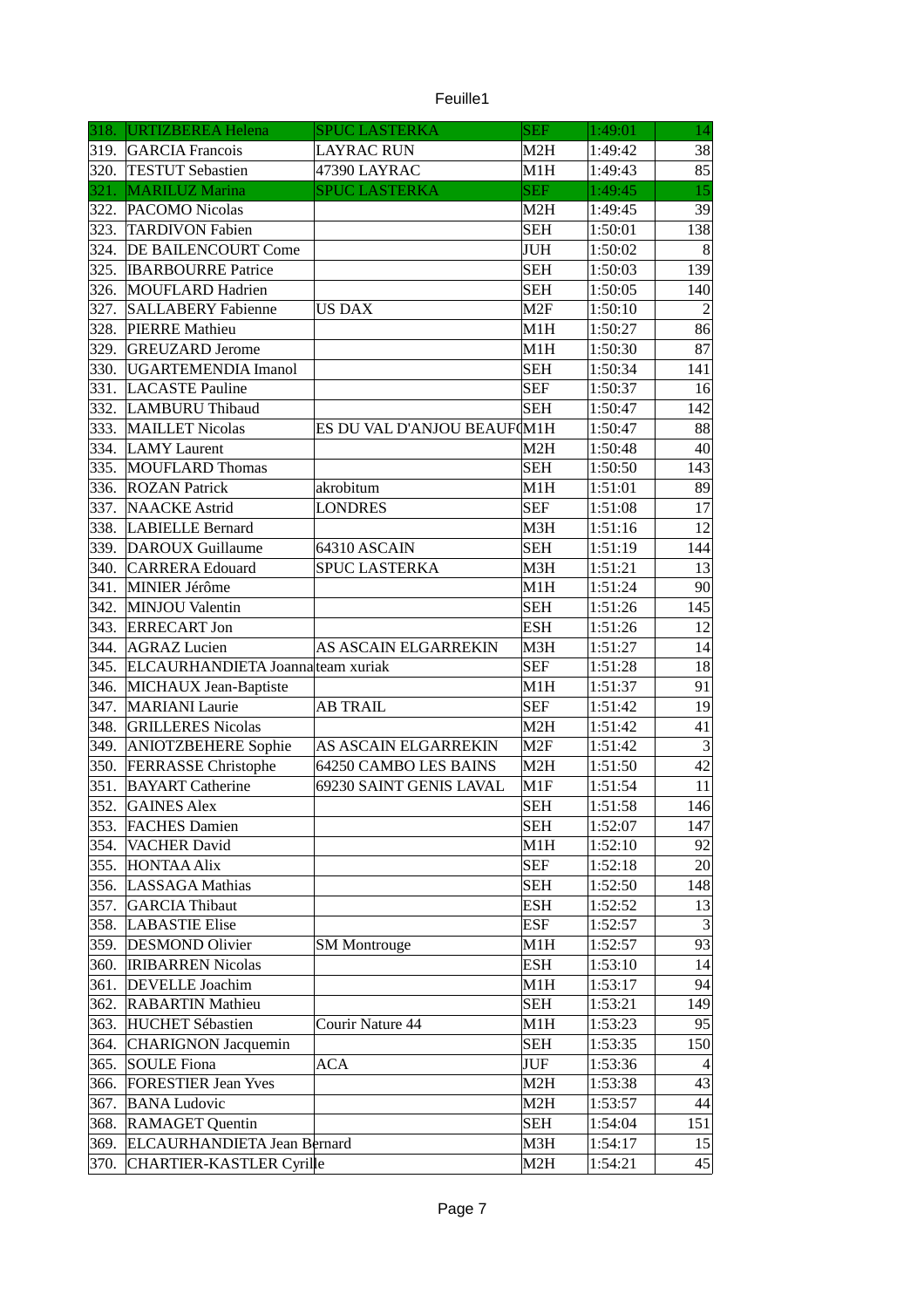|  | euille1 |
|--|---------|
|  |         |

| 371. | <b>AUBREE Franck</b>                       | Traileurs en cotentin       | M <sub>2</sub> H | 1:54:39 | 46             |
|------|--------------------------------------------|-----------------------------|------------------|---------|----------------|
| 372. | <b>BARTH Patrick</b>                       | Endiablés Cubzaguais        | M1H              | 1:54:41 | 96             |
| 373. | <b>FONTAINE Caroline</b>                   | 69003 LYON                  | <b>SEF</b>       | 1:54:45 | 21             |
| 374. | LENDEPERGT Pierre                          |                             | <b>SEH</b>       | 1:55:22 | 152            |
| 375. | SOULÈS Orian                               |                             | <b>SEH</b>       | 1:55:22 | 153            |
| 376. | <b>MATA Pierre</b>                         |                             | <b>SEH</b>       | 1:55:22 | 154            |
|      |                                            |                             | <b>SEH</b>       |         |                |
| 377. | <b>NUGUES Benjamin</b>                     | raid n trail                |                  | 1:55:28 | 155            |
| 378. | <b>TANTET Olivier</b>                      | LES FURIEUX DU BITUME       | M3H              | 1:55:30 | 16             |
| 379. | <b>CHOURAKI Sébastien</b>                  |                             | M <sub>1</sub> H | 1:55:34 | 97             |
| 380. | <b>HIRIBERRY Mathieu</b>                   |                             | <b>SEH</b>       | 1:55:40 | 156            |
| 381. | <b>TUS Patrick</b>                         |                             | M2H              | 1:56:16 | 47             |
| 382. | JUMEAUX Véronique                          | <b>BRUGES RESPIRE</b>       | M <sub>2F</sub>  | 1:56:18 | $\overline{4}$ |
| 383. | COUSINIE Cédric                            |                             | M1H              | 1:56:22 | 98             |
| 384. | <b>ABBAL Pauline</b>                       |                             | <b>SEF</b>       | 1:56:26 | 22             |
| 385. | URIZ MARTÍNEZ Maialen                      | Club alpujarra              | ESF              | 1:56:35 | $\overline{4}$ |
| 386. | JÉRÉMY Ricart                              |                             | <b>SEH</b>       | 1:56:35 | 157            |
| 387. | JOSEPH Vincent                             |                             | <b>SEH</b>       | 1:56:40 | 158            |
| 388. | <b>BREGEON Thierry</b>                     | CLUB ALPIN FRANCAIS CANM2H  |                  | 1:57:08 | 48             |
| 389. | <b>ARRUEBARRENA Aurelie</b>                |                             | <b>SEF</b>       | 1:57:23 | 23             |
| 390. | <b>GARAT</b> Chantal                       |                             | <b>SEF</b>       | 1:57:25 | 24             |
| 391. | <b>MAZA Luc</b>                            |                             | <b>SEH</b>       | 1:57:35 | 159            |
| 392. | MOUFLARD Benjamin                          |                             | <b>SEH</b>       | 1:57:37 | 160            |
| 393. | THARREAU Christophe                        |                             | <b>SEH</b>       | 1:57:39 | 161            |
| 394. | <b>BOVÉ Henri</b>                          |                             | M2H              | 1:57:51 | 49             |
| 395. | <b>MERLIN Elodie</b>                       |                             | <b>SEF</b>       | 1:57:56 | 25             |
| 396. | <b>BENCE Emmanuelle</b>                    |                             | <b>SEF</b>       | 1:57:56 | 26             |
| 397. | UGARTEMENDIA Caroline AS ASCAIN ELGARREKIN |                             | M2F              | 1:58:00 | 5              |
| 398. | <b>CHABAUTY Stéphane</b>                   |                             | M1H              | 1:58:07 | 99             |
| 399. | <b>SOLER Guillaume</b>                     |                             | <b>SEH</b>       | 1:58:14 | 162            |
| 400. | <b>RIVIERE Sebastien</b>                   |                             | <b>SEH</b>       | 1:58:15 | 163            |
| 401. | <b>HOUSSET Olivier</b>                     |                             | M1H              | 1:58:59 | 100            |
| 402. | <b>TOUMEYRAGUES Thierry</b>                |                             | M <sub>2</sub> H | 1:58:59 | 50             |
| 403. | <b>MONTMARTIN Brice</b>                    | <b>SAM GUÉRET</b>           | M1H              | 1:59:01 | 101            |
| 404. | COUSTHAM Benoit                            |                             | M1H              | 1:59:21 | 102            |
| 405. | <b>IRASTORZA Olivier</b>                   | <b>SPUC LASTERKA</b>        | <b>ESH</b>       | 1:59:28 | 15             |
| 406. | <b>SANS Nicolas</b>                        | Ccf                         | <b>SEH</b>       | 1:59:28 |                |
| 407. | PANASSAC Isabelle                          |                             | M1F              |         | 164            |
|      |                                            | <b>Beccas</b>               |                  | 1:59:31 | 12             |
| 408. | LABENELLE Frédéric                         | Monlezun                    | M1H              | 1:59:31 | 103            |
| 409. | POUX Jérôme                                | Minou Trail                 | M1H              | 1:59:45 | 104            |
| 410. | <b>OSSONCE Cyril</b>                       |                             | M1H              | 1:59:47 | 105            |
| 411. | <b>CAPREDON Laurence</b>                   | Coulommiers Brie Athlétisme | <b>SEF</b>       | 1:59:47 | 27             |
| 412. | <b>VRECH Pierre Henri</b>                  | 72250 PARIGNE L'EVEQUE      | M1H              | 1:59:48 | 106            |
| 413. | RIBEIRINHA Fabrice                         |                             | M1H              | 1:59:56 | 107            |
| 414. | <b>AUTAN</b> Lyse                          |                             | <b>SEF</b>       | 1:59:57 | 28             |
| 415. | DUMAND Jean-Luc                            | AMICALE LAIQUE BOURG SIM2H  |                  | 2:00:01 | 51             |
| 416. | <b>BOLLE</b> Cedric                        |                             | M1H              | 2:00:06 | 108            |
| 417. | <b>CUYPERS Charles</b>                     |                             | M2H              | 2:00:13 | 52             |
| 418. | <b>MICOUIN</b> Antoine                     | Urketa                      | <b>SEH</b>       | 2:00:16 | 165            |
| 419. | LAGUES Anais                               |                             | <b>SEF</b>       | 2:00:20 | 29             |
| 420. | <b>TANGUY Germain</b>                      |                             | <b>SEH</b>       | 2:00:27 | 166            |
| 421. | <b>BURGAT-CHARVILLON Sophie</b>            |                             | M <sub>2F</sub>  | 2:00:34 | 6              |
| 422. | <b>FACHES Dominique</b>                    |                             | M3H              | 2:00:39 | 17             |
| 423. | <b>BESSEDE Olivier</b>                     |                             | M1H              | 2:00:44 | 109            |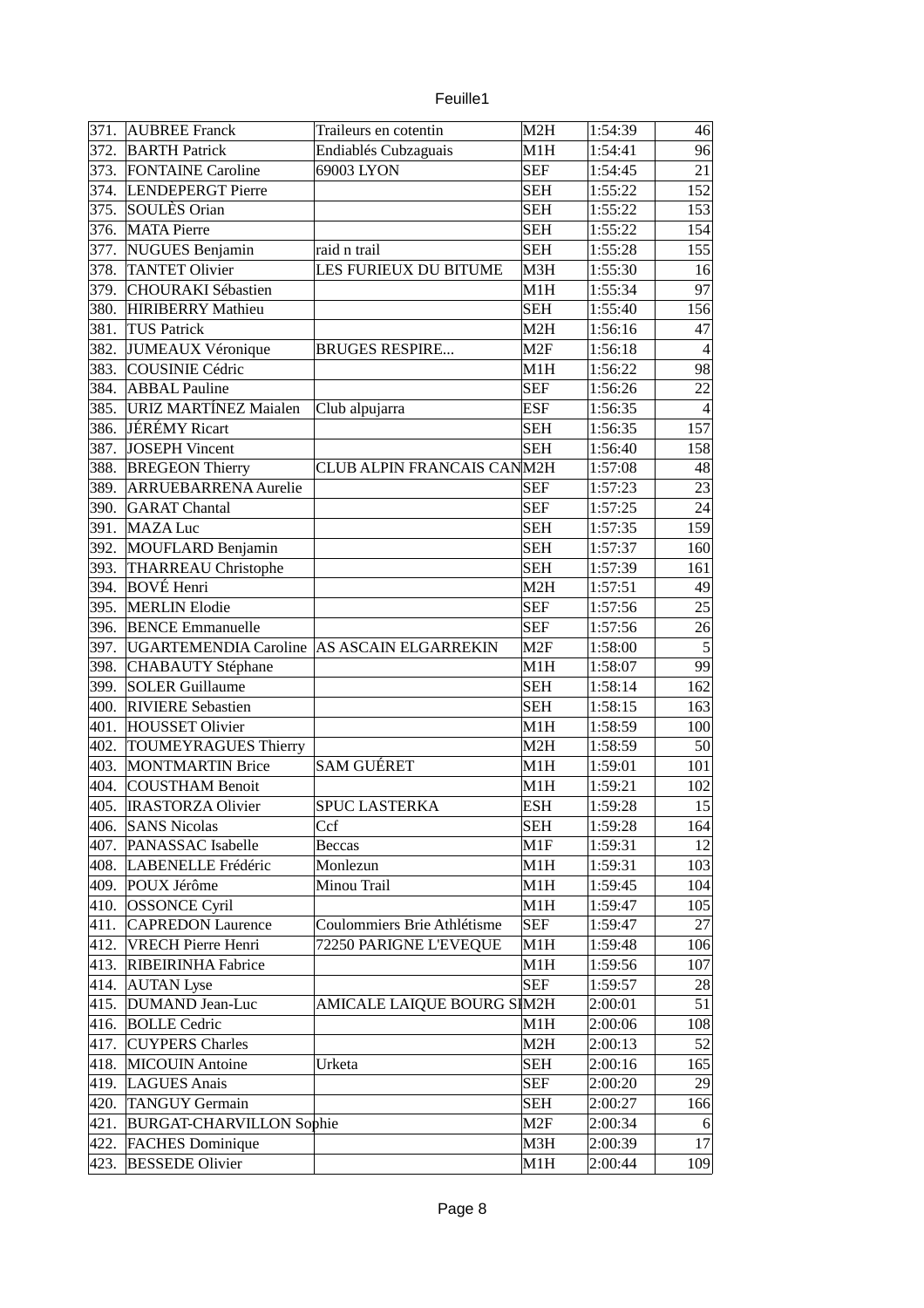| euille |  |
|--------|--|
|        |  |

| 424. | <b>ESTAYNOU Olivier</b>             | <b>ARCANGUES</b>                    | M1H        | 2:00:57 | 110            |
|------|-------------------------------------|-------------------------------------|------------|---------|----------------|
| 425. | <b>CASBAS</b> Clemence              |                                     | <b>SEF</b> | 2:00:59 | 30             |
| 426. | <b>HIRIBARREN</b> Bixente           |                                     | <b>SEH</b> | 2:00:59 | 167            |
| 427. | <b>EVEILLARD Patrick</b>            | ST JEAN DE MONTS VENDEEM3H          |            | 2:01:11 | 18             |
| 428. | <b>HUE Nicolas</b>                  |                                     | M1H        | 2:01:33 | 111            |
| 429. | <b>CHIRON</b> Laura                 | <b>US</b> Talence                   | <b>SEF</b> | 2:01:34 | 31             |
| 430. | LAUGA-CAMI Héloïse                  |                                     | <b>ESF</b> | 2:01:50 | $\overline{5}$ |
| 431. | <b>CASTAGNET Remi</b>               |                                     | <b>SEH</b> | 2:01:55 | 168            |
| 432. | <b>BOUILLET François-Xavier</b>     |                                     | M1H        | 2:01:57 | 112            |
| 433. | JIMENEZ Laetitia                    | Furieux du Bitume                   | M1F        | 2:02:05 | 13             |
| 434. | <b>DABRIN</b> Delphine              |                                     | <b>SEF</b> | 2:02:09 | 32             |
| 435. | <b>GUIBBERT</b> Eric                |                                     | M1H        |         | 113            |
|      |                                     |                                     |            | 2:02:10 |                |
| 436. | <b>ZEPHIRIN Yannick</b>             |                                     | <b>SEH</b> | 2:02:18 | 169            |
| 437. | <b>BOURGEOIS Loic</b>               |                                     | M1H        | 2:02:30 | 114            |
| 438. | <b>BOURGEOIS Victor</b>             |                                     | JUH        | 2:02:30 | 9              |
| 439. | <b>GALDER Christobal</b>            |                                     | M1H        | 2:02:35 | 115            |
| 440. | <b>TRANCART Philippe</b>            | <b>VYTAJOG</b>                      | M2H        | 2:02:49 | 53             |
| 441. | LIOTARD Marielle                    | CORBAS RUNNING                      | M1F        | 2:03:31 | 14             |
| 442. | <b>CANTEROT Elsa</b>                |                                     | <b>SEF</b> | 2:03:47 | 33             |
| 443. | <b>DESMOULINS Mylene</b>            |                                     | <b>SEF</b> | 2:03:51 | 34             |
| 444. | <b>TALLON Bertrand</b>              |                                     | <b>SEH</b> | 2:03:53 | 170            |
| 445. | LUGAGNE DELPON Olivier 75016 PARIS  |                                     | M1H        | 2:03:58 | 116            |
| 446. | MARCINKOWSKI Alexandr AS CHU NANTES |                                     | M2H        | 2:04:03 | 54             |
| 447. | MEILLAN Jean Michel                 |                                     | M3H        | 2:04:05 | 19             |
| 448. | <b>TRONCON Eric</b>                 |                                     | M1H        | 2:04:17 | 117            |
| 449. | <b>ROGAWSKI Muriel</b>              |                                     | M1F        | 2:04:18 | 15             |
| 450. | <b>CAPEL Florence</b>               |                                     | M1F        | 2:04:20 | 16             |
| 451. | <b>MONTEIRO Paolo</b>               |                                     | M1H        | 2:04:24 | 118            |
| 452. | <b>UPJOHN Franck Kim</b>            |                                     | M2H        | 2:04:46 | 55             |
| 453. | CHAZALLET Frédéric                  |                                     | M2H        | 2:05:08 | 56             |
| 454. | <b>COEVOET Muriel</b>               |                                     | M1F        | 2:05:14 | 17             |
| 455. | <b>HEREAU Amaury</b>                |                                     | JUH        | 2:05:17 | 10             |
| 456. | <b>HOURDEBAIGTS Sylvie</b>          | galopins chalossais                 | M2F        | 2:05:29 | $\overline{7}$ |
| 457. | HIRIART DURRUTY Maxime              |                                     | <b>SEH</b> | 2:05:36 | 171            |
| 458. | LE MÉNER Pascal                     | Courir à Ploumagoar                 | M2H        | 2:05:43 | 57             |
| 459. | LEGORJUS Claude                     | Saint Jean de Luz Ciboure AthlétM3H |            | 2:06:08 | 20             |
| 460. | <b>FLEITH Louise</b>                |                                     | <b>SEF</b> | 2:06:11 | 35             |
| 461. | <b>OLIVIER Loic</b>                 |                                     | <b>SEH</b> | 2:06:40 | 172            |
| 462. | <b>BORNECQUE Emeline</b>            |                                     | <b>SEF</b> | 2:06:55 | 36             |
| 463. | <b>LAPRADE Nicolas</b>              |                                     | <b>SEH</b> | 2:06:55 | 173            |
|      | <b>FOUCHER Sebastien</b>            |                                     |            |         |                |
| 464. |                                     | <b>Courir Fonsegrives</b>           | M1H        | 2:07:03 | 119            |
| 465. | <b>DECANNIERE Olivier</b>           |                                     | M1H        | 2:07:04 | 120            |
| 466. | <b>MARTIN Eric</b>                  | beuxesplayer                        | M1H        | 2:07:32 | 121            |
| 467. | <b>DE ROBILLARD Axel</b>            |                                     | M1H        | 2:07:56 | 122            |
| 468. | <b>JULLY Jean-Paul</b>              | <b>J3 SPORTS AMILLY</b>             | M2H        | 2:08:14 | 58             |
| 469. | <b>BAILLY Bernard</b>               |                                     | M3H        | 2:08:21 | 21             |
| 470. | <b>CARRER Michel</b>                | 47200 FROURQUES S/GARONM3H          |            | 2:08:29 | 22             |
| 471. | LARROQUE Philippe                   | ARKEMA                              | M2H        | 2:08:39 | 59             |
| 472. | PONS Mathieu                        |                                     | M1H        | 2:08:48 | 123            |
| 473. | <b>CLOT</b> Henri                   |                                     | <b>SEH</b> | 2:08:52 | 174            |
| 474. | <b>BARBIER Elisabeth</b>            |                                     | M1F        | 2:09:02 | 18             |
| 475. | <b>MANACH Céline</b>                |                                     | <b>SEF</b> | 2:09:19 | 37             |
| 476. | <b>DUPONT Gollwen</b>               |                                     | M1H        | 2:09:25 | 124            |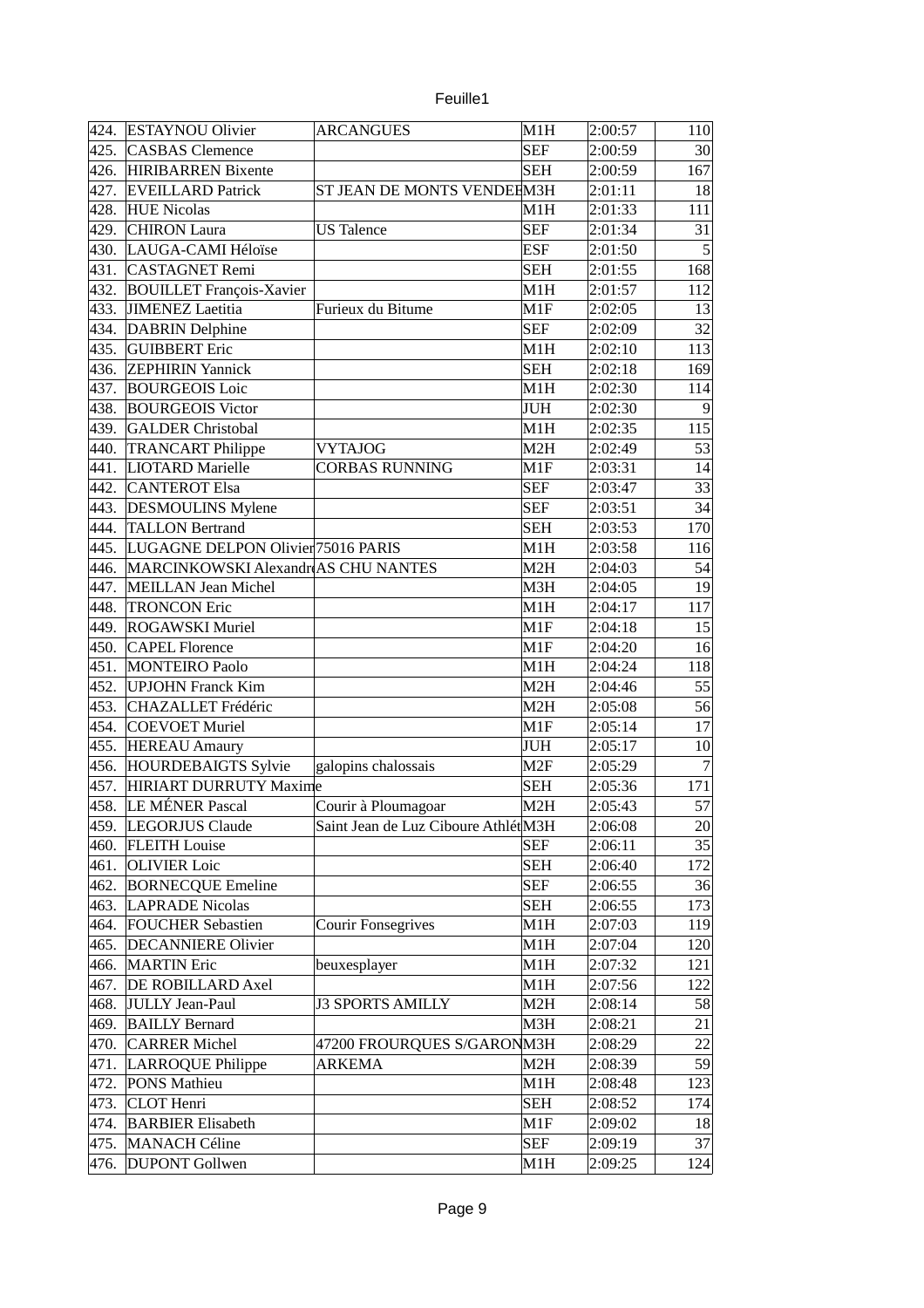| euille |  |
|--------|--|
|        |  |
|        |  |

| 477. | <b>BERTHOMIEUX Xavier</b>                |                                      | M1H             | 2:09:27 | 125            |
|------|------------------------------------------|--------------------------------------|-----------------|---------|----------------|
| 478. | <b>GAUVRIT Eric</b>                      |                                      | M2H             | 2:09:47 | 60             |
| 479. | <b>BELLOTTO Francis</b>                  | auch triathlon                       | M3H             | 2:09:56 | 23             |
| 480. | HAMON David                              |                                      | <b>SEH</b>      | 2:10:01 | 175            |
| 481. | <b>OYARZABAL Charles</b>                 |                                      | M3H             | 2:10:04 | 24             |
| 482. | <b>RENTCHLER Marianne</b>                | <b>Happy Running Crew</b>            | <b>SEF</b>      | 2:10:11 | 38             |
| 483. | LEIZAGOYEN GALARDI MAS ASCAIN ELGARREKIN |                                      | M1F             | 2:10:19 | 19             |
| 484. | <b>GLACET Anne Marie</b>                 |                                      | M1F             | 2:10:33 | 20             |
| 485. | <b>FROTTIER Vincent</b>                  |                                      | M1H             | 2:11:48 | 126            |
| 486. | <b>GREUZARD Damien</b>                   |                                      | M1H             | 2:11:55 | 127            |
| 487. | <b>CORONEL Marc</b>                      |                                      | M1H             | 2:12:18 | 128            |
| 488. | PRALONG Bruno                            |                                      | M1H             | 2:12:37 | 129            |
| 489. | <b>ORFILA Gil</b>                        |                                      | M2H             | 2:12:52 | 61             |
| 490. | COURTINE Bénédicte                       |                                      | M <sub>2F</sub> | 2:12:57 | $\bf{8}$       |
| 491. | DE SAINTE CROIX Augustin                 |                                      | <b>SEH</b>      | 2:13:25 | 176            |
| 492. | <b>BOURREL Margaux</b>                   |                                      | <b>SEF</b>      | 2:13:28 | 39             |
| 493. | <b>EYBER Mathieu</b>                     |                                      | M1H             | 2:14:14 | 130            |
| 494. | <b>THIEFFINE Roger</b>                   | 77250 ECUELLES                       | M4H             | 2:14:36 | $\mathbf{1}$   |
| 495. | MONTANDRAU Jean Jaques                   |                                      | M3H             | 2:14:54 | 25             |
| 496. | <b>DE BAILLENCOURT Christian</b>         |                                      | M1H             | 2:15:11 | 131            |
| 497. | <b>KESTELOOT Franck</b>                  |                                      | M2H             | 2:16:21 | 62             |
| 498. | <b>DUPIC Elodie</b>                      | Sallanches Passy ac                  | M1F             | 2:16:21 | 21             |
| 499. | <b>DUBALLUT Emmanuel</b>                 | Team des coteaux                     | M1H             |         |                |
| 500. |                                          |                                      | <b>SEH</b>      | 2:16:22 | 132<br>177     |
|      | <b>BOUTHIER Sylvain</b>                  |                                      |                 | 2:16:26 |                |
| 501. | <b>DUMOULIN Florent</b>                  |                                      | M1H             | 2:16:32 | 133            |
| 502. | <b>TRONÇON Romain</b>                    |                                      | <b>SEH</b>      | 2:17:07 | 178            |
| 503. | <b>DERRIEN Hervé</b>                     | Trotteurs de la Penzé                | M3H             | 2:17:13 | 26             |
| 504. | <b>MONTANDRAU Julie</b>                  |                                      | <b>SEF</b>      | 2:18:00 | 40             |
| 505. | <b>ITHURRIA Xavier</b>                   | som passatge                         | M1H             | 2:18:20 | 134            |
| 506. | <b>FARRAS Julien</b>                     | TCJ                                  | <b>SEH</b>      | 2:19:03 | 179            |
| 507. | <b>LILAUD Huscande Befeno</b>            | G2A                                  | <b>SEF</b>      | 2:19:08 | 41             |
| 508. | <b>ROQUEBERT Sofiane</b>                 |                                      | <b>SEH</b>      | 2:19:20 | 180            |
| 509. | COUSTHAM Anne-Sophie                     |                                      | M1F             | 2:19:21 | 22             |
| 510. | <b>RENE Pascal</b>                       |                                      | M2H             | 2:19:23 | 63             |
| 511. | <b>DRION Patrice</b>                     | VHS                                  | M2H             | 2:19:40 | 64             |
| 512. | LE PROUX Beatrice                        |                                      | M <sub>2F</sub> | 2:19:43 | 9              |
| 513. | <b>BENSACQ Laurent</b>                   |                                      | M1H             | 2:19:49 | 135            |
| 514. | <b>THIENPONT Frederic</b>                |                                      | M1H             | 2:20:07 | 136            |
| 515. | <b>MANKIKIAN THIENPONT Leslie</b>        |                                      | <b>SEF</b>      | 2:20:07 | 42             |
| 516. | <b>DUBOIS</b> Estelle                    |                                      | <b>SEF</b>      | 2:20:42 | 43             |
| 517. | PORCHÉ Éric                              | Jogging club de châteauneuf (16) M2H |                 | 2:20:46 | 65             |
| 518. | <b>TAVIN Bruno</b>                       |                                      | M4H             | 2:21:02 | $\vert$ 2      |
| 519. | LEYSSIEUX Stephane                       |                                      | M2H             | 2:21:02 | 66             |
| 520. | <b>HERGAU Franck</b>                     |                                      | M2H             | 2:21:40 | 67             |
| 521. | NUGUES Sandra                            | raid n trail                         | <b>SEF</b>      | 2:21:58 | 44             |
| 522. | <b>BROUDIC Anne</b>                      |                                      | M1F             | 2:22:25 | 23             |
| 523. | <b>CLAUSSE Stéphanie</b>                 | AJ Blois Onzain                      | M1F             | 2:24:23 | 24             |
| 524. | <b>BURDIZZO Dorine</b>                   |                                      | <b>SEF</b>      | 2:25:19 | 45             |
| 525. | <b>BURDIZZO Guillaume</b>                | Beauville No Team Trail              | M1H             | 2:25:19 | 137            |
| 526. | LANGON Michel                            | <b>ASCAIN</b>                        | M4H             | 2:25:31 | $\overline{3}$ |
| 527. | <b>CROS Jean-Charles</b>                 |                                      | M1H             | 2:26:04 | 138            |
| 528. | <b>JUSTUMUS Pierre-Emile</b>             |                                      | <b>SEH</b>      | 2:26:05 | 181            |
| 529. | <b>LEJEUNE Pascal</b>                    |                                      | M2H             | 2:26:28 | 68             |